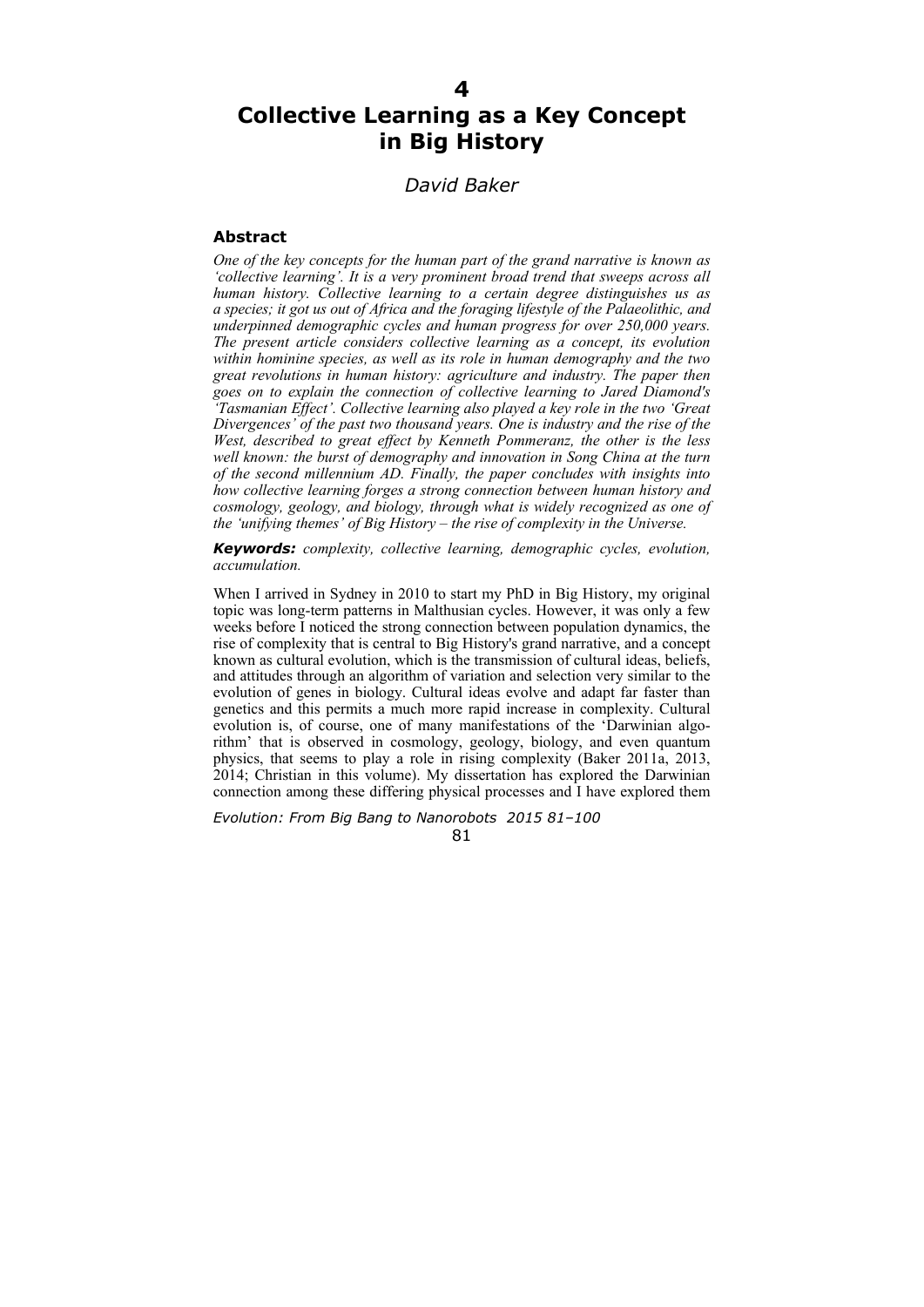in a few other articles, but in this article I would like to focus on an aspect of cultural evolution that is crucial to human progress and the upper end of the immense complexity the Universe has generated so far.

Collective learning is an ability to accumulate more innovation with each passing generation than is lost by the next. It has allowed humans to exploit our ecological niches with increasing efficiency and allowed us to largely harness the energy flows of the planet and the Sun. Through foraging, agriculture, and heavy industry collective learning has raised the carrying capacity of the population, allowing for more potential innovators, who in turn raise the carrying capacity, thus creating even more innovation. Gradually, over 250,000 years of humanity, the population has risen and we have generated increasingly complex societies and have developed the capacity to harness an enormous amount of energy. In terms of the wider rise of complexity and in processes of Universal Darwinism, collective learning is the summit of the process, and I say the next two words with emphasis, *thus far*.

The historian's view of all human history is no longer vague or boundless with a chaotic tangle of periods and research areas. Collective learning gives a clear and definite shape to the whole picture as well as an underlying theme. This is revolutionary not only for Big History, but for areas of conventional human history as well. The idea has its uses within archaeology, agrarian history, and within the study of the industrial era – not to mention our anxietyfraught examination of the looming trials of the  $21<sup>st</sup>$  century. For the concept of collective learning we are deeply indebted to David Christian for expounding it in his own works, and also anthropologists like Peter Richerson, Robert Bettinger, Michelle Kline, and Robert Boyd, for developing it mathematically and, in one case of a recent paper to the Royal Society, with a strong degree of empiricism (Christian 2005: 146–148; Richerson, Boyd, and Bettinger 2009: 211–235; Kline and Boyd 2010: 2559–2564).

In natural ecology, all organisms are slaves to some form of *S*-curve that restricts the amount of resources available to an individual and a species, enabling them to survive and reproduce. When the carrying capacity of a biological population is reached, the population undergoes strain, decline, and recovery. While potentially destructive to life-forms, it does have the merit of spurring along evolution by natural selection. Thomas Malthus' *Essay on the Principle of Population* (1798) illustrated how the human population growth always tended to exceed the resources capable of supporting its burgeoning numbers. Darwin read it in 1838 and extrapolated it to other organisms whereby species over-breed, compete, and change over time to possess the traits that are best able to extract resources from their environment and perpetuate their survival. It was an epiphany for him. At last, he said, 'I have finally got a theory with which to work' (Darwin 1887: 82). It also applies to human history. In his recent book, Big Historian Fred Spier identifies the unifying theme of our long story:

If we want to prevent our bodily complexity as well as all the complexity that we have created from descending into chaos, we must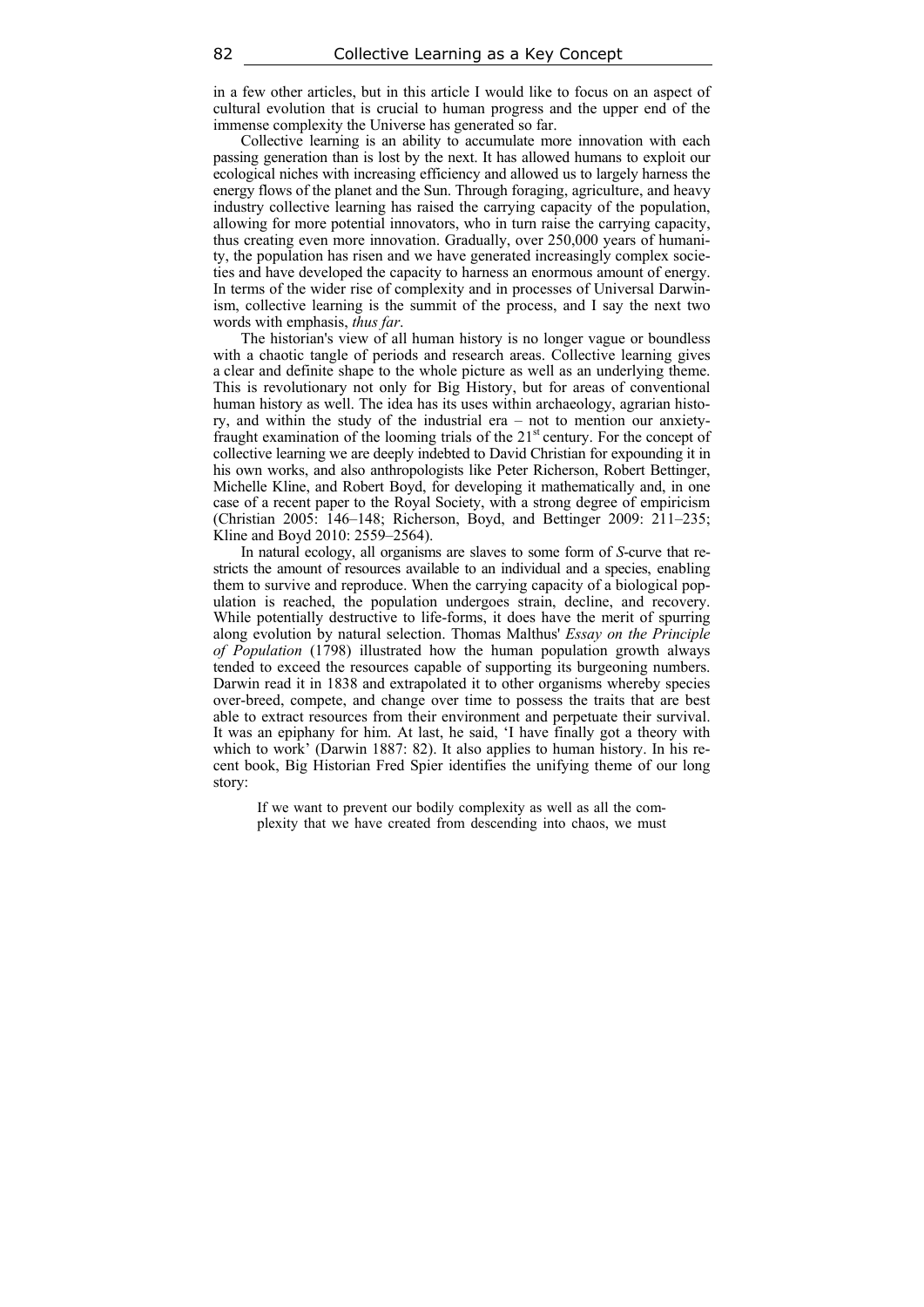keep harvesting matter and energy flows on a regular basis. *This is the bottom line of human history*. I will therefore argue that during most, if not all, of human history, the quest for sufficient matter and energy to survive and reproduce... has been the overriding theme (Spier 2010: 116; emphasis added).

Until a few million years ago there was nothing on Earth to indicate that anything else besides the *mêlée* of genetic evolution, with its constant generation and annihilation of diversity, would arise. It appeared the short, ignorant, and terrifying existence of beasts of the field was the highest level of complexity of which the planet was capable. Biology seemed like the finest manifestation of the Darwinian algorithm that gradually produced more and more complexity, with the annihilation of useful DNA mutations and the selection of useful ones. However, like stellar evolution builds on quantum Darwinism, like mineral evolution is an extension of stellar evolution, biological evolution soon spawned another Darwinian process. There emerged the groundswell of collective learning, the concept that a species' learning accumulates in ways over several generations that enhances their ability for survival. If harvesting energy to maintain our complexity is the bottom line of human history, then collective learning and its ability to raise the carrying capacity is without question the shape. That shape looks something like this.



**Fig. 1.**

*Source*: Richerson *et al.* 2009: 219.

#### **I. Collective Learning in the Palaeolithic**

What precise ability enables collective learning? How did it evolve? What selection pressures made it spring into being? This engages with a much larger and much older debate over the nature of human uniqueness – something to which a refined version of collective learning can contribute. These ideas are universal grammar *à la* Noam Chomsky *vs.* symbolic reference *à la* Terrence Deacon, the emergent thought *vs.* the computational model of the mind, the role of imitation and mimicry in the evolution of language, and the debate over group selection in humans that raged over a recent book by Edward O. Wilson and the counterblast of Steven Pinker (Wilson 2012; Pinker 2012). While the importance of collective learning and technological accumulation to human history has been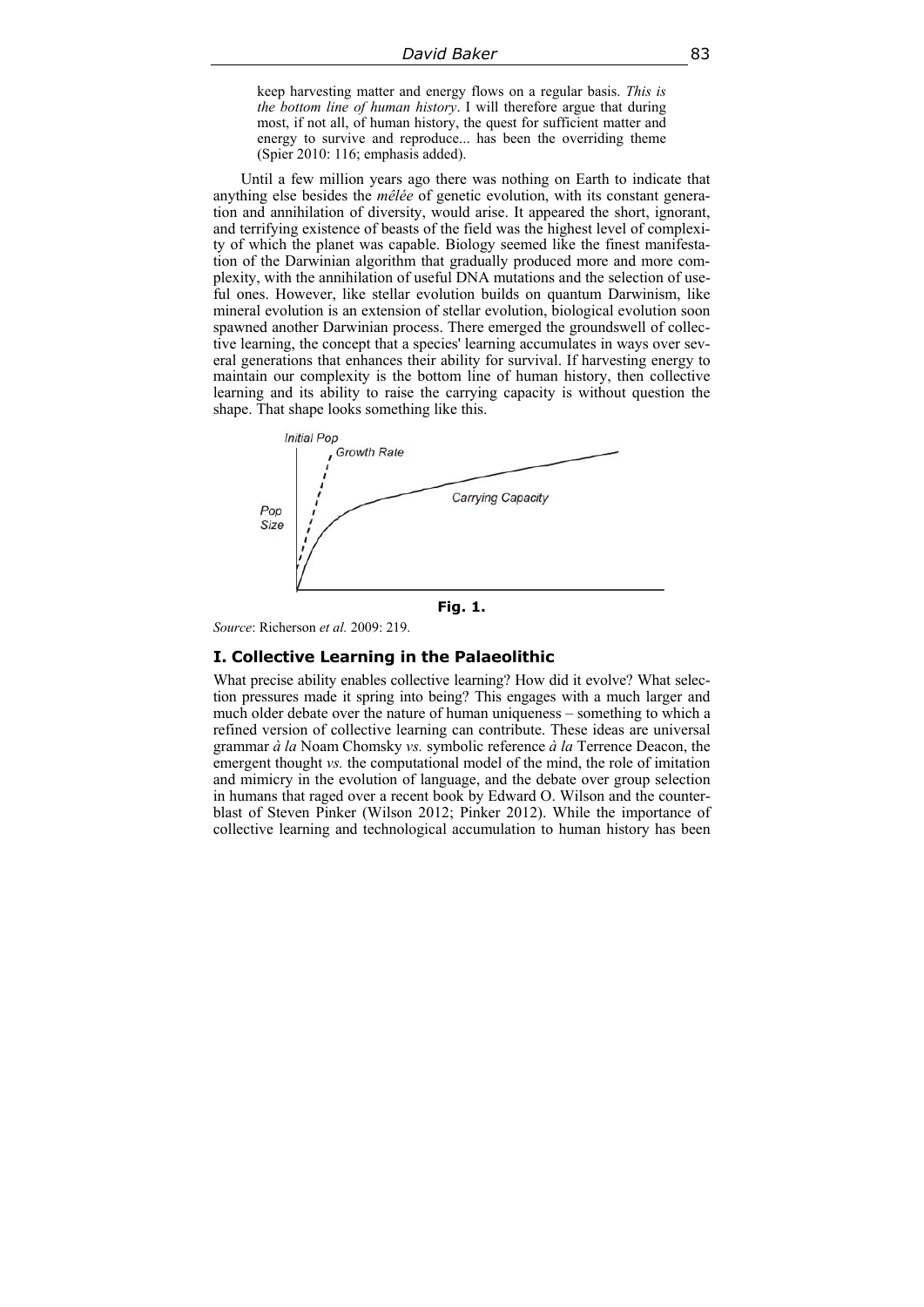clearly identified, it is much less clear what trait or a set of traits enabled it in the first place. A number of theories exist and they all seem to revolve around the gradual and the sudden. Chomsky argues against gradualism and considers universal grammar an all or nothing proposition that somehow flickered into being (Chomsky 2002: 80). Pinker argues for a more gradual evolution of a computational model of the mind similar to the evolution of the eyes (Pinker 1997: 21). Deacon argues for the appearance of symbolic reference as a sudden occurrence (Deacon 1997: 328–355). Dunbar claims that enhanced communication abilities and technological accumulation were the gradual result of selection pressures on complex interaction and coordination due to increasing group size and inter-group connectivity (Dunbar 1996: 3–17, 56–58, 62–64, 77; 2004: 28– 29, 71–72, 125–126; 2010: 22–33). Finally, Corballis places gesticulation as the fundamental form of social learning with speech being the ultimate form – thus being a change of degree and not of kind (Corballis 2002: 41–65). Whatever the skill that allowed humans to accumulate more innovation with one generation than was lost by the next, it needs to have a clear explanation about how it evolved in real terms without recourse to metaphor and with identifiable selection pressures – whether sudden or gradual.

These questions tie into the next issue: the threshold after which collective learning became possible. Where is it drawn? Is it the result of a gradual evolution over several species or a sudden jump? If we knew what ability, origin, and selection pressures caused collective learning, we might be able to better answer that question. For now it is a big blank spot on the map. Do we draw the line at humans? And if so, how do we treat the nascent elements of collective learning in our evolutionary family? David Christian often gives the example of the Pumphouse Gang baboons, where a skilled hunter dies and information eventually degrades, vanishes, and the range of the species does not expand. He also gives a nod to what he calls the 'sporadic learning' in apes and in *Homo habilis* and *Homo ergaster*/*erectus* (Christian 2005: 146). But if we place the threshold where more knowledge is accumulated with each generation than is lost by the next, we are confronted with questions about the significance of situations where knowledge neither degrades nor accumulates – it is simply preserved. For example, termite fishing, rock hammers, leaf sponges, branch levers, and banana leaf umbrellas are passed on by social learning, not instinct, and not sporadically, in certain populations of chimpanzees, and are withheld from others outside that cultural network (Pinker 1997: 198–199). They are sustained and passed on, usually from mother to offspring, and are not reinvented every generation. Here is a tremendous ability, however weak, probably possessed by our last common ancestor. This ought to tell us something about the nascent elements of collective learning. But, on the other hand, if this learning does not accumulate, but is only preserved, perhaps, it can conceivably be dismissed, if we wish to maintain a sudden threshold with humanity and not a gradualist account.

Similarly, the stagnant nature of stone tools 2.6–1.8 million years ago may potentially be dismissed as a 'sporadic learning', simply preserving knowledge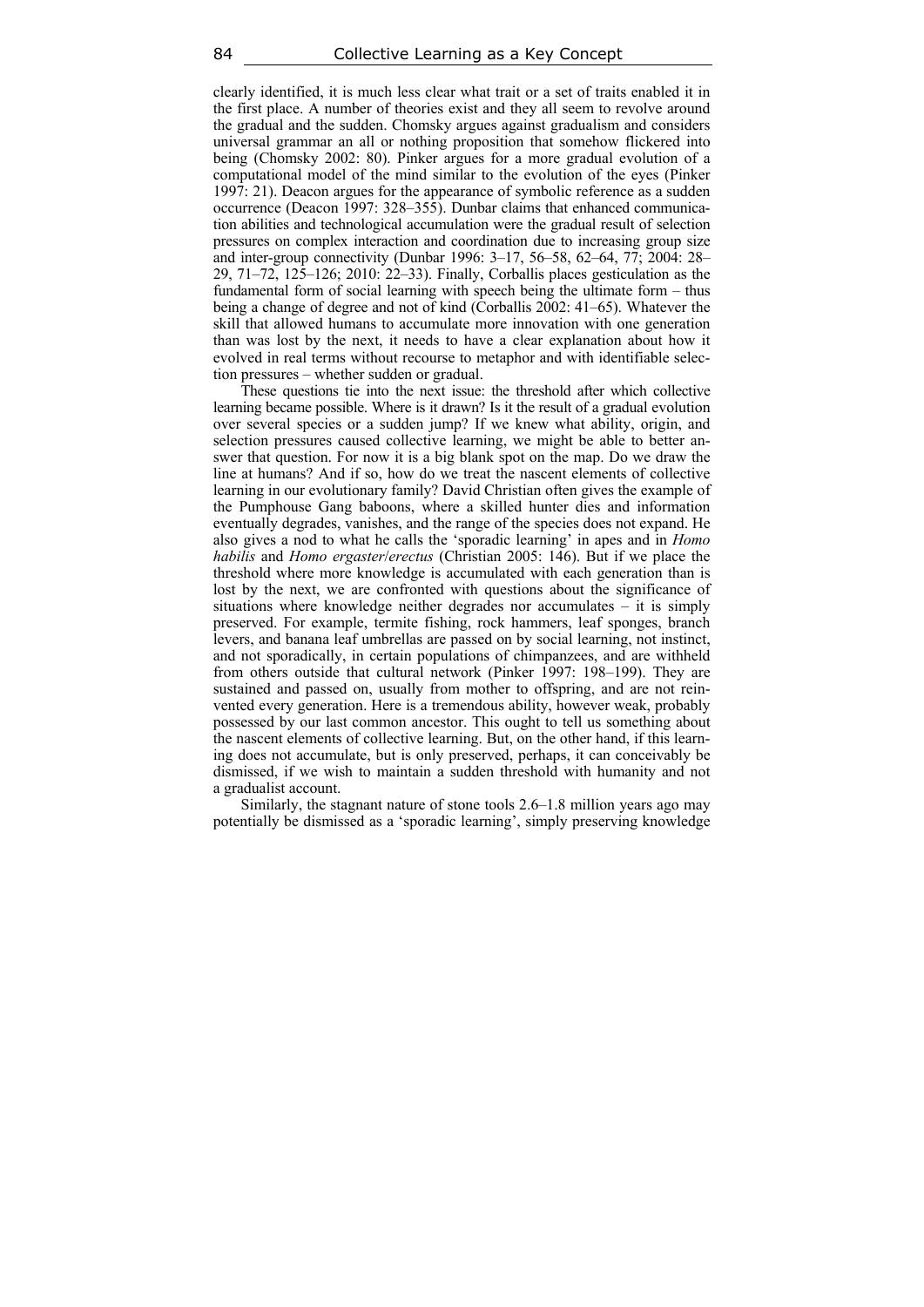but not accumulating it. Around 1.8 million years ago, however, the assertion grows more tenuous. Stone tool manufacture is less haphazard, with deliberate shapes being constructed that are passed on culturally. *Homo ergaster*/*erectus* also migrated into different environments in Asia, no mean feat, and there is evidence of a demographic boom in Africa that may have driven the migration. A demographic boom also indicates an enhanced ability to exploit niches in the ecosystem. There is also evidence of increased brain size and sociality (Stringer 2011: 25–26; Tattersall 2012: 123–124). All of these things are staple arguments for collective learning in *Homo sapiens* and the profound impact they had on the Palaeolithic world. There is no reason why the same arguments could not apply to *Homo ergaster*/*erectus*, albeit on a lesser scale. But this is a difference of scale, not a difference of kind.

Nevertheless, the jury is still out on whether there was any technological accumulation. When *Homo ergaster*/*erectus* first arrived on the scene 1.8 million years ago, they were making tools that had not changed significantly since *Homo habilis*. However, 1.78 million years ago we begin to observe rare and crude new forms of teardrop hand-axes in Kenya (Tattersall 2012: 105). But for about 200,000 years we see, for the most part, no major widespread improvements in the stone tools of *Homo ergaster*/*erectus*. This remained the case in most migratory regions. The tools were functional. The object was to get a flake edge. No aesthetics were involved. But in Africa 1.5 million years ago, where *Homo ergaster* populations were at their densest, the hand-axes first made 1.78 million years ago rapidly became common. What is more, they improve in quality, shaped with a flat edge into multipurpose picks, cleavers, and other kinds of implements (Tattersall 2008: 125–127). This has been considered by some archaeologists as the first clear sign of tinkering, accumulation, and improvement of technology, if only a much weaker form of collective learning among *Homo ergaster*/*erectus* than *Homo sapiens*, who are the real champions at it.

Still, the assertion that *Homo ergaster*/*erectus* had crossed the threshold into mild collective learning can still be reasonably disputed and dismissed if the case is only based on such limited evidence. This argument is less feasible for the hominines of the last million years. *Homo antecessor*, *Homo heidelbergensis*, and the Neanderthals presided over the systematised and regular use of fire in hearths (790,000 years ago), the earliest wooden spears (400,000 years ago), the earliest use of composite tools (400,000 years ago), the first evidence of intricately constructed shelters (350–400,000 years ago), and the first prepared core tools (300,000 years ago) all before *Homo sapiens* was ever heard of (Goren-Inbar *et al.* 2004: 725–727; Tattersall 2008: 125). *Homo heidelbergensis* became the first pan-Old World hominine (600,000 years ago), showing signs of technological improvement, with the earliest specimens using simpler tools than later ones, and even evidence of pigments at Terra Amata, a site in Europe 350,000 years ago (Oakley 1981: 205–211). The Neanderthals adapted to climes that made clothing and other cultural innovations necessary for insulation and warmth. There is also limited evidence for use of pigments (Stringer 2011: 163–165). They used complex tool manufacture, with prepared stone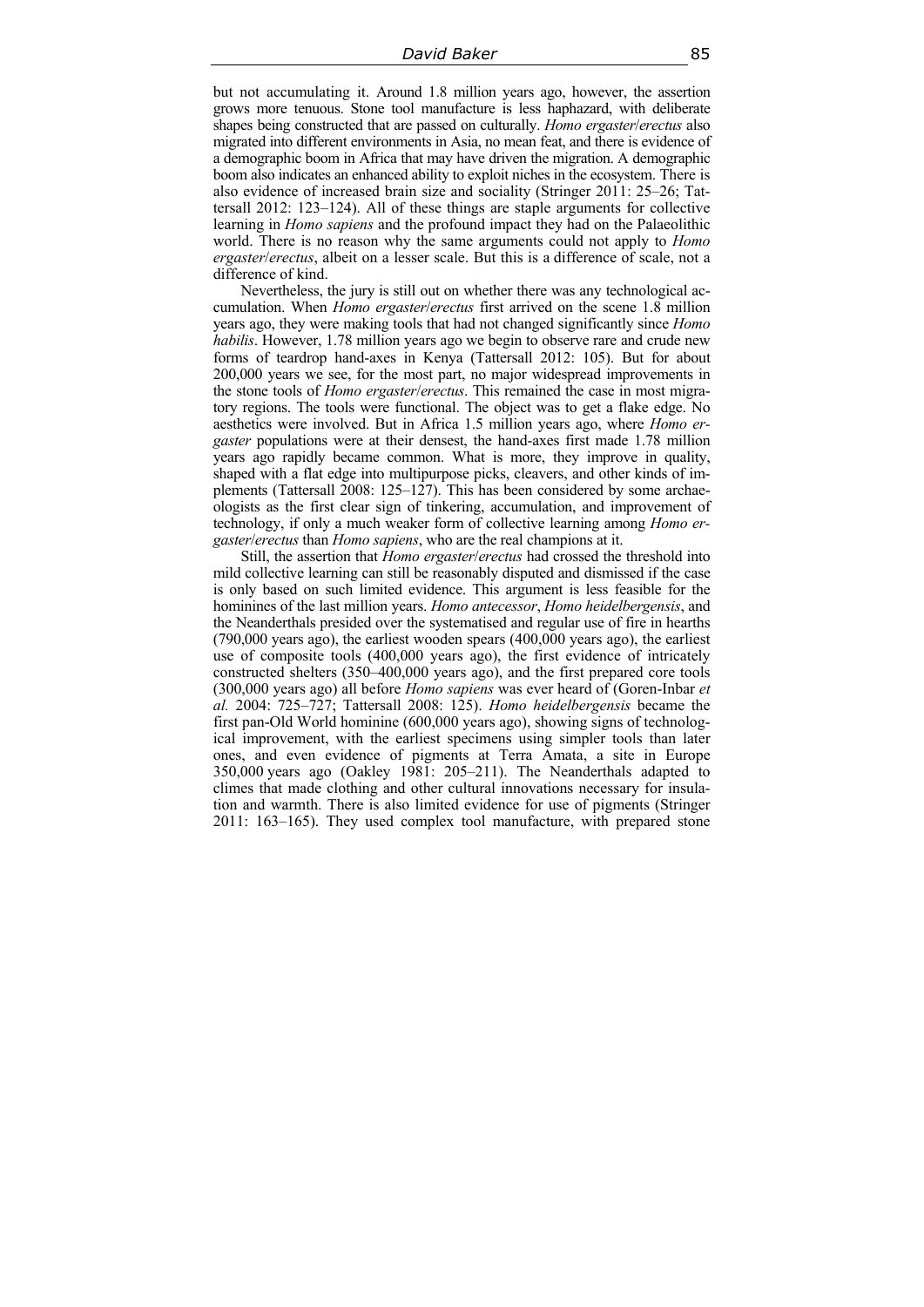cores, producing a variety of implements, sharp points, scrapers, teardrop handaxes, wood handles, with deliberate use of good stone materials, and an endless supply of variations and signs of improvement over time (Tattersall 2012: 166– 173; 2008: 150–158).

Now, bearing in mind that *Homo sapiens*, without question, is by far the most talented at collective learning, there is very little doubt that these hominine innovations accumulated over several generations, did not fade away, improved in quality down the chronology, and yielded a certain degree of ecological success and extensification into new environments. Interestingly enough this happened in several hominine species for which there has yet to be found clear evidence of symbolic thought and complex language, two things that are sometimes (and probably incorrectly) attributed as the *cause* of collective learning rather than more efficient vehicles for it. All this raises severe questions about the threshold that must be addressed. It also bleeds into questions about human uniqueness and why it is so important for some people to draw an ironclad boundary between us and our evolutionary family that distinguishes us in essential kind. This sort of essentialism is alien to many forms of evolution. It would be a rash statement indeed to say that if *Homo sapiens* had never existed and had never out-competed other hominines, that these same hominines would not have possessed collective learning or attained some degree of cultural complexity. Much more work, at any rate, would be required before one could make such a statement. As it is, it appears a more gradual evolution of collective learning occurred over several hominine species.

The question of a 'Palaeolithic revolution' is another point of contention. Did *Homo sapiens* undergo a biological change *c.* 50,000 years ago and does this explain the explosion of technological complexity that appears in the fossil record? Or did collective learning and population density achieve a point of saturation allowing for a faster pace of learning? Or did this complexity arrive in Africa prior to 100,000 years ago as McBrearty and Brooks have suggested (McBrearty and Brooks 2000: 453–563)? If the latter, it is probably the result of collective learning maintaining a faster rate of accumulation in denser African populations than disparate migrant ones. Collective learning may have also played a role in the Out-of-Africa migrations themselves. Recent DNA studies have shown exponential human population growth in Africa preceded our most successful migration out of that continent *c.* 60,000 years ago (Atkinson *et al.* 2009: 367–373). This coincides with evidence of an increase in the complexity of technology around the same time (Mellars 2006: 9381–9386). It is possible that there is a correlation between migration and population growth that may be explained by the gradual rise of collective learning. If such a connection exists for the ecological success of humans, it might also be applied to the prior migrations of *Homo ergaster*/*erectus*, *Homo heidelbergensis*, and the Neanderthals. The human correlation is also reinforced by genetic studies by Powell, Thomas, and Shennan that show population density in Africa may have reached a critical mass to allow more consistent technological accumulation without as many periods of loss (Powell *et al.* 2009: 1298–1301).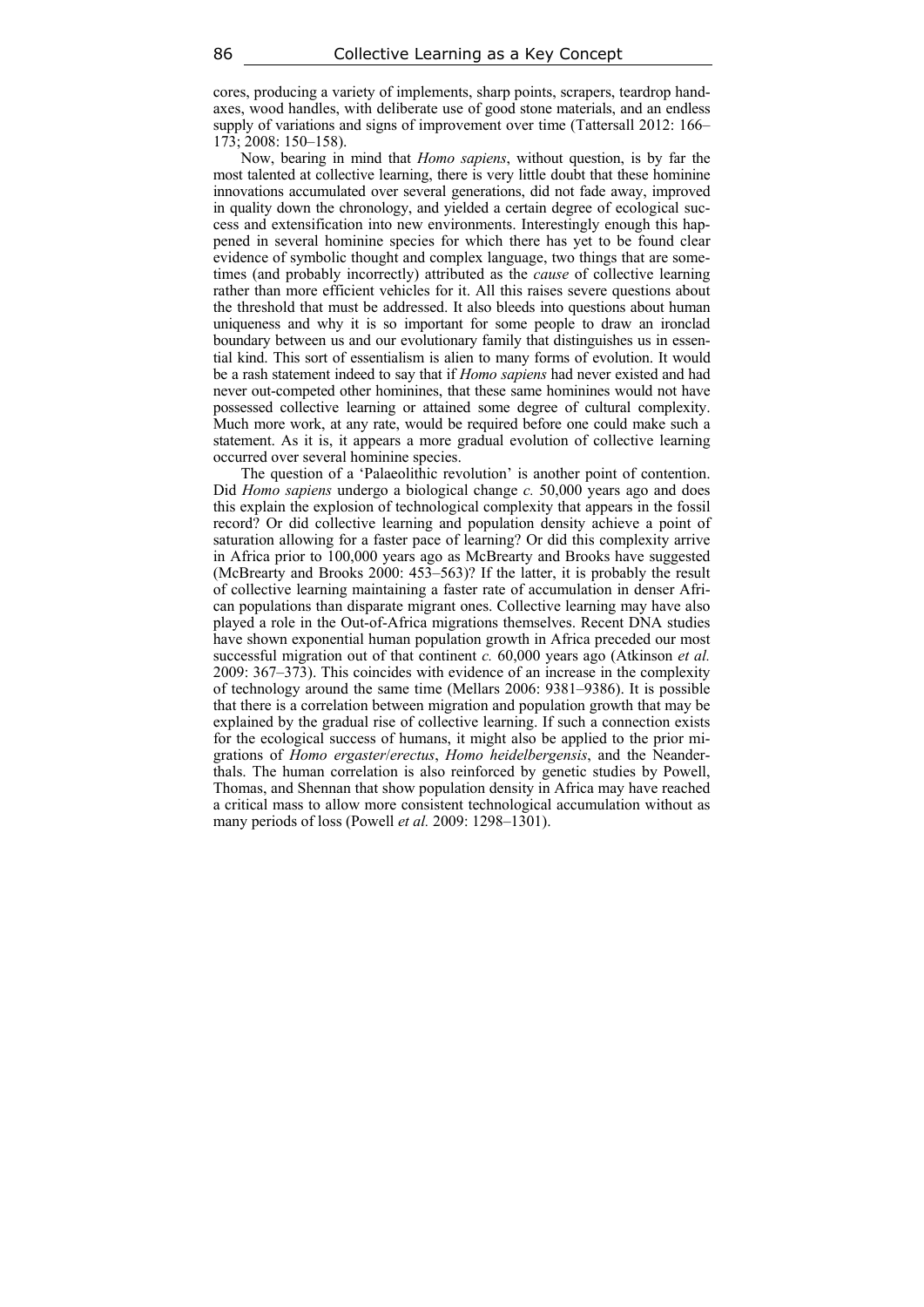Decline in population and collective learning can also lead to a Tasmanian Effect, where technology disappears or undergoes simplification. Jared Diamond coined the term for the extreme disappearance of technology in Tasmania (Diamond 1978: 185–186). Kline and Boyd recently established a similar case in Oceania, where technology declined in groups that were isolated or lost density (Kline and Boyd 2010: 2559–2564). My own work has unearthed a similar occurrence of technological disappearance and simplification in the extreme and sustained population decline of isolated parts of post-Roman Western Europe in the  $5<sup>th</sup> - 6<sup>th</sup>$  centuries (Baker 2011b: 217–251). Finally, Zenobia Jacobs, Bert Roberts, Hilary Deacon, and Lyn Wadley established two Palaeolithic Tasmanian Effects in Africa, at Still Bay 72,000 years ago and Howieson's Poort 64,000 years ago (Jacobs *et al.* 2008: 733–735; Wadley *et al.* 2009: 9590–9594). All are cases where technology disappears or is simplified in areas that suffered isolation and population decline – a phenomenon deemed more likely in the Palaeolithic due to lower populations and lower connectivity. It might explain why collective learning took tens of thousands of years to get off the ground, relatively speaking, before the explosion of agriculture.

## **II. Accumulation of Innovations from Foraging to Agriculture**

Culture evolves through an accumulation of small variations. Those ideas that are successful or useful, in whatever way, are selected and spread throughout a society. Every invention of technology or breakthrough in practice, like in agriculture, comes from a series of small improvements contributed by a long dynasty of innovators. The single innovation of a genius might be of revolutionary magnitude and repercussions, but would have been impossible without the hundreds of tiny innovations made by the hundreds of generations that came before it. Newton said he stood on the shoulders of giants. It might be fairer to say that every ordinary person stands on the shoulders of other ordinary people – some with more than ordinary perceptiveness and absolutely extraordinary timing. Our technologies, our institutions, our languages are far too elaborate for even the most gifted of geniuses to create from scratch. Human beings have a tremendous capacity for language. We can share information with great precision, accumulating a pool of knowledge that all people may use. The knowledge an individual contributes to that pool can long survive his death. If our populations are large and well-connected enough, more information is acquired by each passing generation than is lost by the next. It can be accessed and improved by countless generations.

From the origins of collective learning in the Palaeolithic, it is clear that from the rising carrying capacity and increase in cultural variants and innovations, that collective learning has great bearing on the historical narratives. Nowhere is this more relevant than the discussion of population cycles. The inception of the current arc of complexity is easily spotted. Around 74,000 years ago there was a catastrophic eruption at mount Toba, on the island of Sumatra, part of what is now Indonesia. It was worse than anything in recorded history.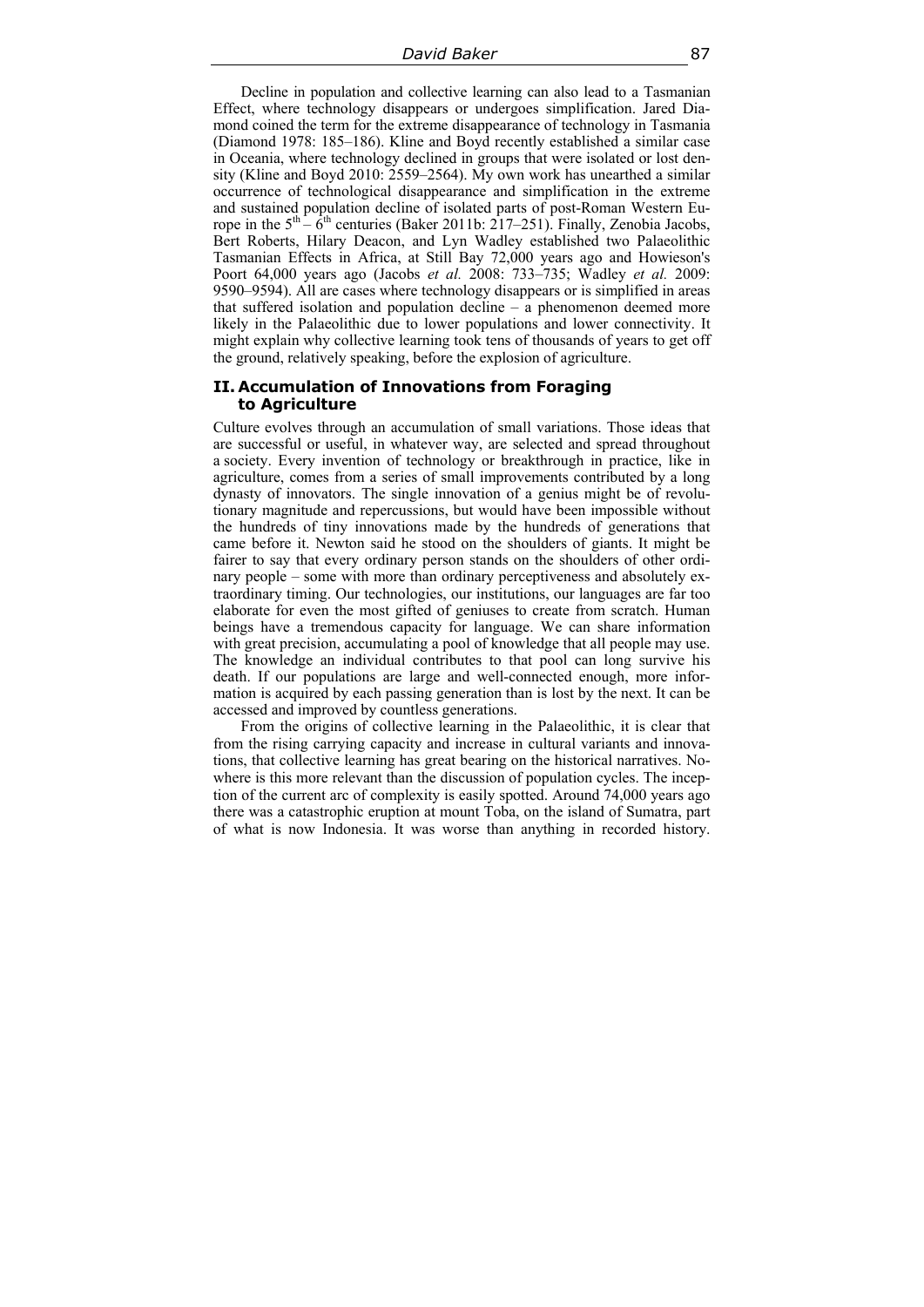The eruption drastically lowered temperatures on Earth for several years (Rampino and Self 1992: 50–52). Genetic studies show that the resultant decline in flora and fauna upon which humans could predate had reduced the population to near extinction. It is likely that in the aftermath of a period of starvation, on the entire face of the Earth there were scarcely more than 10,000 (and perhaps as few as 1000) human souls, which, as an aside, is what makes our long history of racism so abhorrent and absurd, particularly those ideological impulses inspired by Darwinism (Williams *et al.* 2009: 295–314; Rampino and Ambrose 2000: 78–80; Ambrose 1998: 623–651). Here is a low watermark for the current trend of human population dynamics. Evidently the starvation did not last long. In approximately the same amount of time that separates us from the dawn of agriculture, the human species had recovered and *c*. 60,000 years ago migrated out of Africa across the world. By 30,000 years ago, the foraging human population had risen to half a million. By 10,000 years ago, the innovation of huntergatherer bands had allowed them access to almost every environment on Earth, from Eurasia to Australia to the Americas. We must remember that the carrying capacity for a foraging band is quite low and they need a vast area to supply relatively small numbers. Nevertheless, by the dawn of agriculture the ranks of our species had swelled to six million people, approaching the full capacity for supporting hunter-gatherers of which the entire surface of the Earth is capable (Livi-Bacci 1992: 31). Innovations began to mount up. The earliest recorded evidence for herding goats and sheep in Southwest Asia is from 11–12,000 years ago, and one thousand years later, we have evidence for the farming of wheat, barley, emmer, lentils, and pigs. By 8,000 years ago, East Asia had begun using millets and gourds, and the Americas had domesticated llamas and maize. By 6,000 years ago, Southwest Asia had domesticated dates and the grapevine, while East Asia had domesticated water chestnuts, mulberries, water buffalo, and that mainstay of all Asian crops – rice (Roberts 1998: 136). All of a sudden, much larger numbers could be supported over a much smaller land area. The agrarian civilizations brought about a greater degree of connectivity, faster population growth, and a new rapid pace for innovation. Suddenly there were a lot more minds to generate ideas and a lot less space between those minds in order to conference. Agricultural efficiency gradually improved and practices slowly spread to new regions. From the upper limits of the carrying capacity for foragers, the population increased nearly tenfold by 3000 BC to 50 million people, and it took only another 2000 years to increase this number to 120 million (Biraben 1979: 13–25). But there was a problem. The tinkering of ideas in cultural evolution is random, after all. For nearly 10,000 years, the growth in the carrying capacity of agriculture was sluggish while population growth was exponential, and so there was a series of miniature waves of population collapse and recovery throughout the period of agrarian civilizations. From there came the advent of industry which has raised the carrying capacity and enhanced collective learning by leaps and bounds.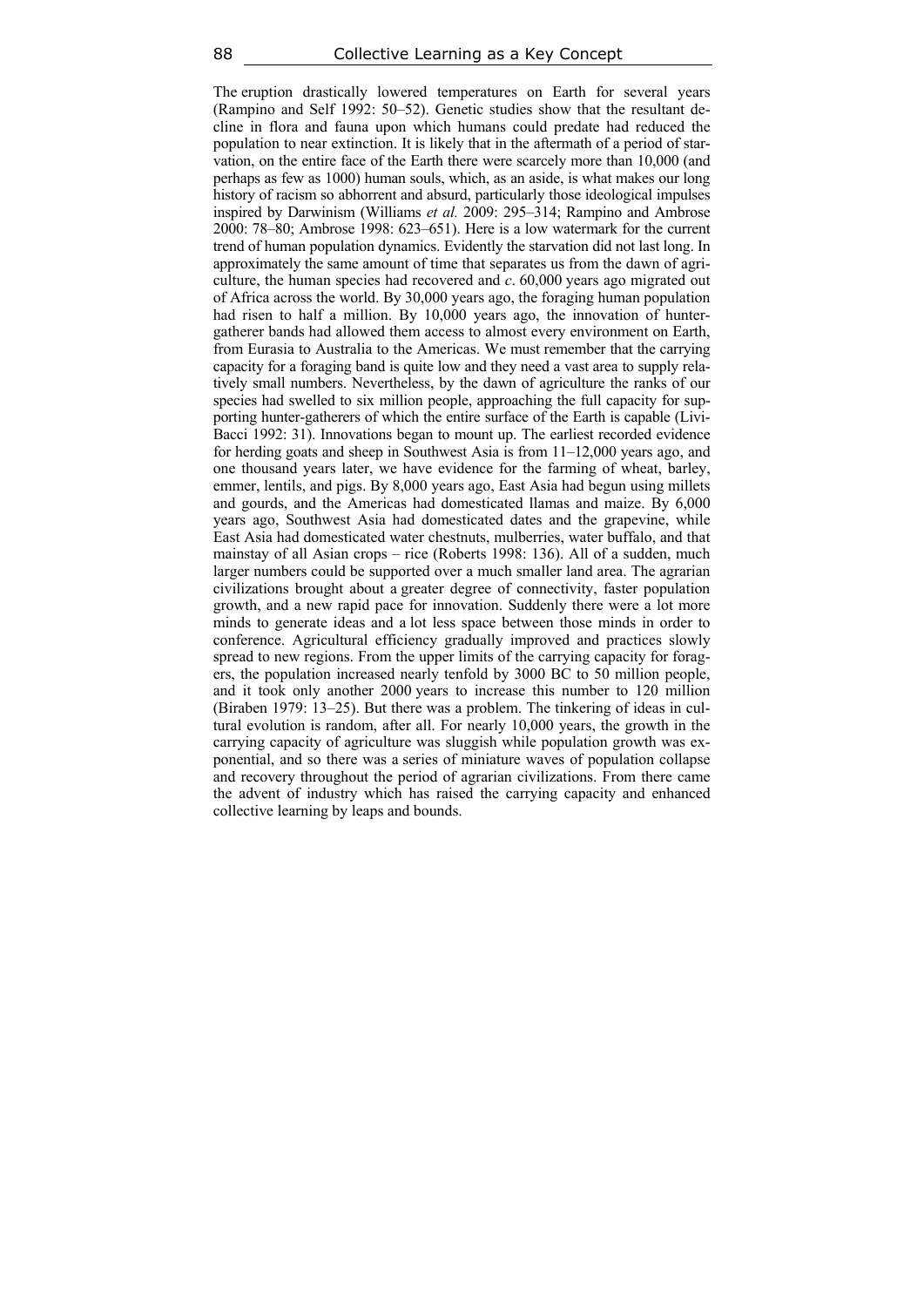

**Fig. 2.** The asterisk (**\***) marks a period of severe population decline where collective learning is lost

Bear in mind that each innocuous-looking downturn on the graph represents a period of intense starvation, suffering, and death. Every few centuries an agrarian civilization overshot its carrying capacity and countless famines, instability, poverty, and plagues ravaging a malnourished landscape, resulted. Each droop of the line represents the death of millions. Sometimes population loss would be so significant that it adversely affected the onward march of collective learning, as the asterisk simulates. If collective learning is lost, the carrying capacity falls, and the smaller group of innovators has to make up lost ground. This reversal of the process is known as the Tasmanian Effect.

#### **III. Collective Learning Undermined and Overthrown**

When a catastrophe strikes and a population is reduced and isolated, the accumulation of knowledge slows down and a population's ability to retain information is weakened. The most extreme example of this is from Tasmania, which possessed many technologies shared by their Australian relatives to the north, but whose skills and technologies gradually disappeared after Tasmania was cut off from Australia *c.* 10,000 years ago. Jared Diamond famously observed that when the Europeans first visited Tasmania in the seventeenth century, the native population was small, isolated, and lacked many of the tools and methods that the aboriginal Australians on the mainland possessed. The Tasmanians could not produce fire in hearths, they did not have boomerangs, shields, spears, no bone tools, no specialized stone tools, no compound tools like an axe head mounted on a handle, no woodworking, no sewing of clothes despite Tasmania's cold weather, and even though they lived on the sea coast, they had no technology for catching and eating fish (Diamond 1978: 185–186). Diamond hypothesized that this was caused by the loss of the land bridge between Australia and Tasmania *c.* 10,000 years ago. A subsequent recent study of Tasmania's archaeological and ethno-historical evidence has borne out the same result (Henrich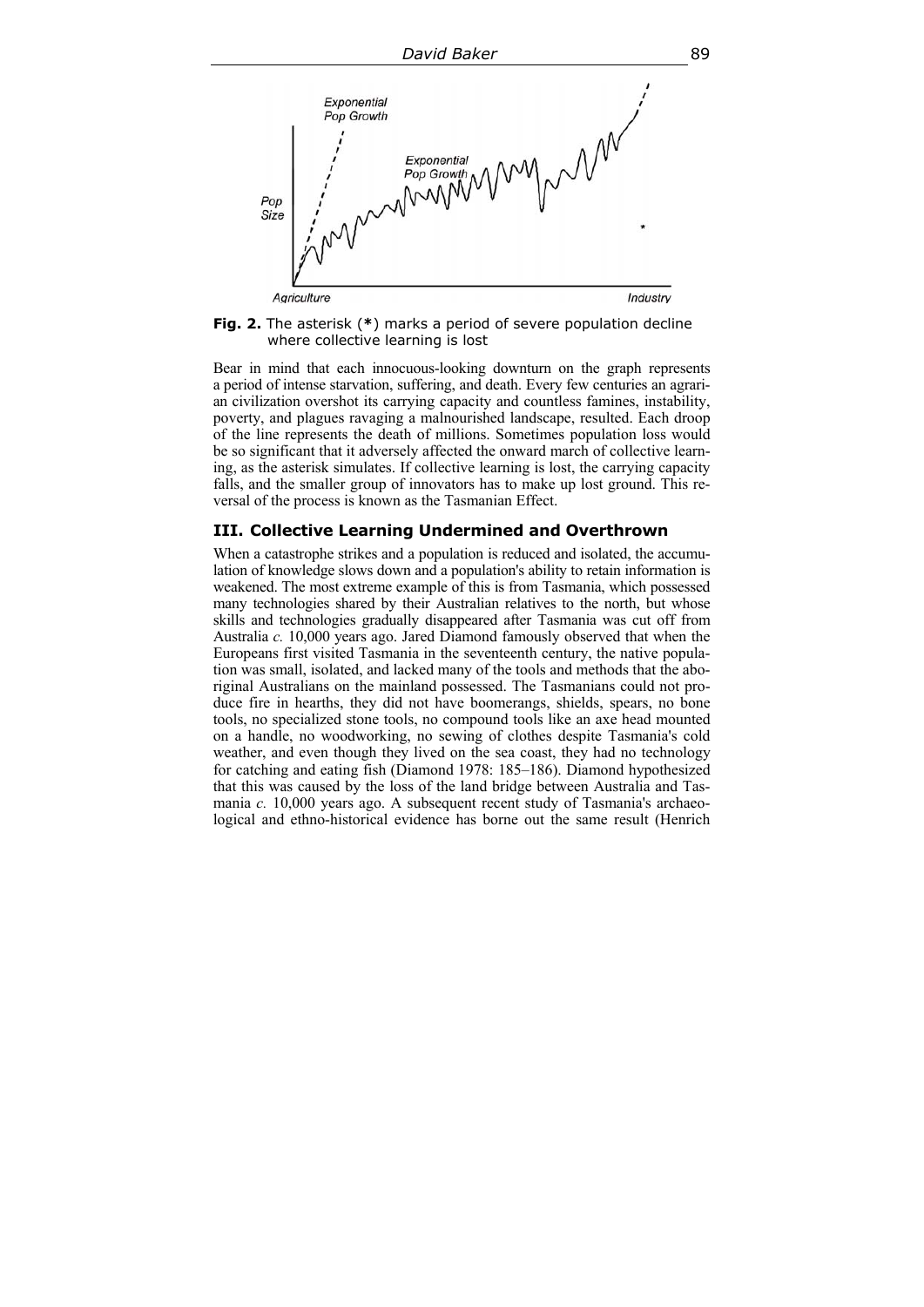2004: 197–218). The Tasmanians upon European contact had lost a great deal of technology that was enjoyed not only by their neighbours across the Bass Strait but also by most groups of *Homo sapiens* in the Palaeolithic. Humans probably arrived in Tasmania from Australia 34,000 years ago, across a land bridge, and were indeed cut off 12,000–10,000 years ago by the rising sea (Jones 1995: 423–446). The archaeological evidence shows that at the time of migration, the Tasmanians were producing bone tools, cold-weather clothing, fishhooks, hafted tools, fishing spears, barbed spears, fish/eel traps, nets, and boomerangs, and continued to do so even after the island was cut off by the rising seas. These tools gradually declined in frequency, variety, and quality between 8,000 and 3,000 years ago before completely disappearing from the archaeological record (Henrich 2004: 198). Thereafter, to hunt and fight, the Tasmanians used one-piece spears, rocks, and throwing clubs, and their entire toolkit consisted of 24 items, as opposed to the hundreds of tools possess by the Australians to the north (Ryan 1981). Bone tools are on the Tasmanian record from at least 18,000 years ago, just as they were in Australian records and also enjoyed by Palaeolithic man in Africa from 89,000 years ago (Webb and Allen 1990: 75–78). The archaeological record also shows that from 8,000–5,000 years ago, the Tasmanians relied heavily on fishing, second in their diet only to seal hunting, and much more than hunting wallabies. By 3,800 years ago, fish bones disappear from archaeological sites and it was not part of the Tasmanian diet when Europeans arrived (Henrich 2004: 199). All told, Jared Diamond's hypothesis forty years ago about a loss of knowledge due to connectivity and a shrinking population has been largely borne out by subsequent research.

It is not the only case where such a phenomenon has occurred, though it is undoubtedly one of the most extreme. Other Pacific groups have a history of losing canoe, pottery, and bow technology (Rivers 1926). The Inuit were decimated by a plague and lost knowledge to construct kayaks, bows and arrows, and the leister, until it was reintroduced by migrants from Baffin Island (Rasmussen 1908; Golden 2006). Michelle Kline and Robert Boyd detected a similar trend in Oceania (Kline and Boyd 2010: 2559–2564). The ecological similarity between these environments allowed Kline and Boyd to focus on fishing technology, preventing geographical differences from distorting the results. The groups also had a common cultural descent. The finding was that the number of tools and the complexity of them are higher in larger well-connected populations. Zenobia Jacobs, Bert Roberts, Hilary Deacon, and Lyn Wadley have determined that there was a Tasmanian Effect at Still Bay 72,000 years ago and Howieson's Poort 64,000 years ago (Jacobs *et al.* 2008: 733–735; Wadley *et al.* 2009: 9590–9594). At Still Bay, humans created highly complex flake technology, including finely shaped, bifactually worked spearheads. At Howieson's Poort, humans created composite weapons and stone artifacts, both of which were hafted. These two sites were more innovative than much else in Middle Stone Age Africa, and an increasingly complex social organization is implied by the use of bone tools, symbols, and personal ornaments. The strange thing is that these two industrious cultures are separated by several thousand years of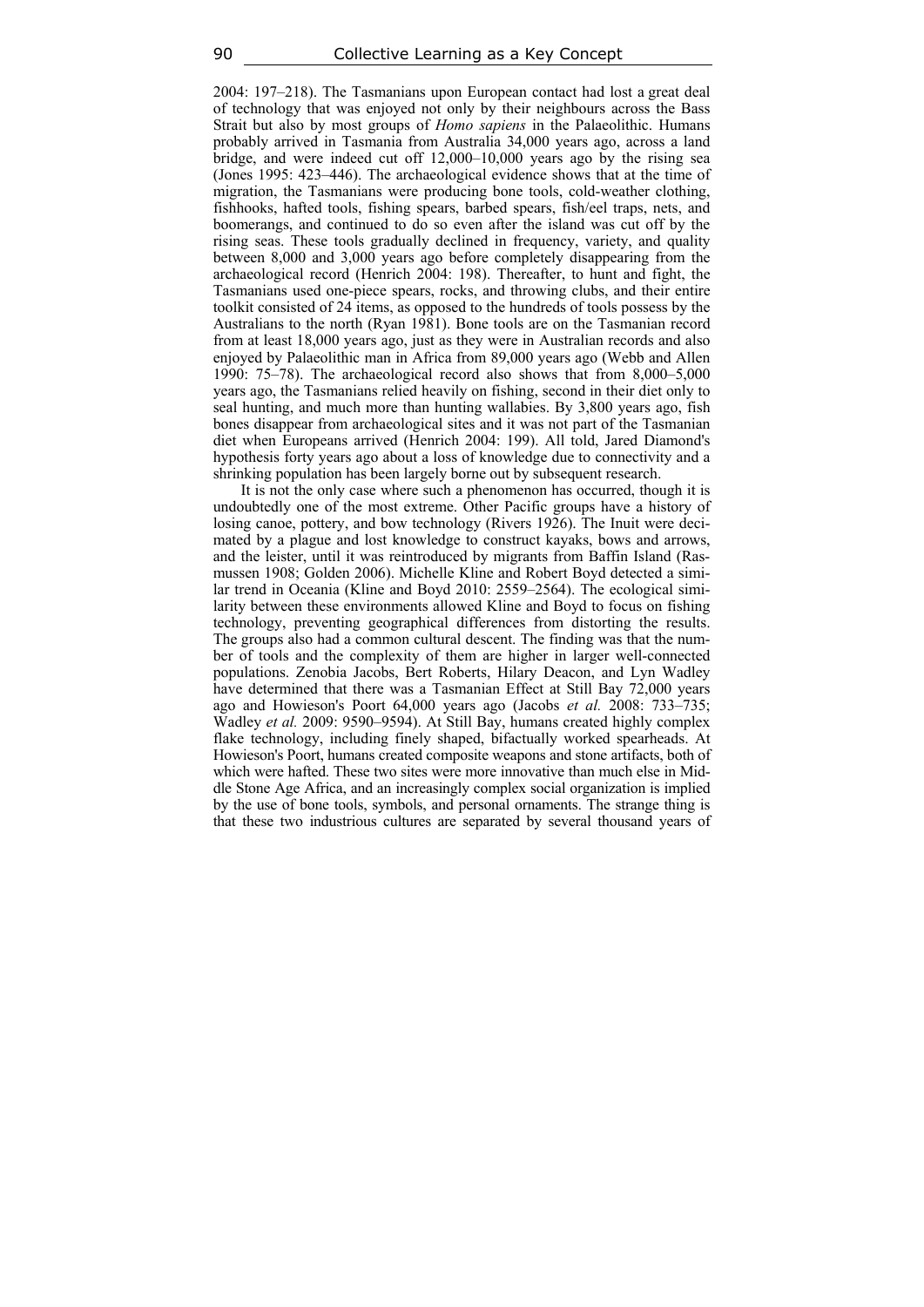stagnation and total disappearance of their technologies. And the differences between the way the technologies of Still Bay and Howieson's Poort are constructed implies that when Still Bay disappeared, the innovators of Howieson's Poort started from scratch. Both cultures intriguingly fall within the genetic bottleneck that occurred 80–60,000 years ago (Jacobs *et al.* 2008: 733). It would appear a relatively low carrying capacity for hunter-gatherers ranging across a territory, the small size of their groups, and their vulnerability to ecological changes and disasters made the disappearance of knowledge more common in the Palaeolithic. The Tasmanian Effect is not just confined to hunter-gatherer societies, however, though due to the low connectivity and small populations of those societies it may be more common. The Tasmanian Effect can also occur in agrarian civilizations. It occurred in the post-Roman West in the  $4<sup>th</sup>$ ,  $5<sup>th</sup>$  and  $6<sup>th</sup>$  centuries AD. We must make clear, however, that this trend was not mirrored in the Roman-Byzantine East, which underwent a different population trend, including growth through the  $4<sup>th</sup>$ ,  $5<sup>th</sup>$ , and into the  $6<sup>th</sup>$  centuries AD. The extreme settlement abandonment of the Roman West, started in 350, intensified by the Germanic invasions, and then further exacerbated by the bubonic plague of Justinian, reduced the already sparse and illiterate population to low levels. The loss of technology and expertise is reflected in the decline of various artisanal practices, pottery methods, military equipment and architectural knowledge (Murray-Driel 2001: 56–64; Pugsley 2001: 112–115; Ward-Perkins 1999: 227–232; Arthur 2007: 181; Mannoni 2007: xlv-xlvii; Knight 2007: 100; Rossiter 2007: 115; Bishop and Coulston 1993: 122–149; Coulston 2002: 23; Williams 2002: 45–49; Murray 1986: 31–32; King 2001: 26–28). It remained to subsequent generations to rediscover classical learning and devise new methods to make up for this shortfall and raise the carrying capacity once again. The process of recovery from the Tasmanian Effect took Western Europe more than 700 years.

## **IV. Song China and Industrial Britain: The Two 'Great Divergences'**

In the past two millennia, certain key innovations in Song China and Industrial Britain have prompted an explosion of growth in collective learning, bringing humanity ever closer to industrialization. There were other periods in human history which arguably could be deemed as 'explosions' of collective learning (the Axial Age, the Renaissance, the Enlightenment, the Scientific Revolution, *etc.*) but what is notable about Song China and Industrial Britain is that they were explosions in collective learning that prompted one world zone to tear ahead of their contemporaries in that time period. Hence, scholars often use the phrase 'great divergence' as popularised by Ken Pomeranz (2000). This term has so far applied to the industrial divergence that separated 'West from rest', but taken within the context of collective learning it can also apply to an earlier period.

The first great divergence was in Song China in the  $9<sup>th</sup>$  and  $10<sup>th</sup>$  centuries AD which led to something staggeringly similar to the rates of innovation and production seen in the Industrial Revolution. In the  $6<sup>th</sup>$  century BC, the carrying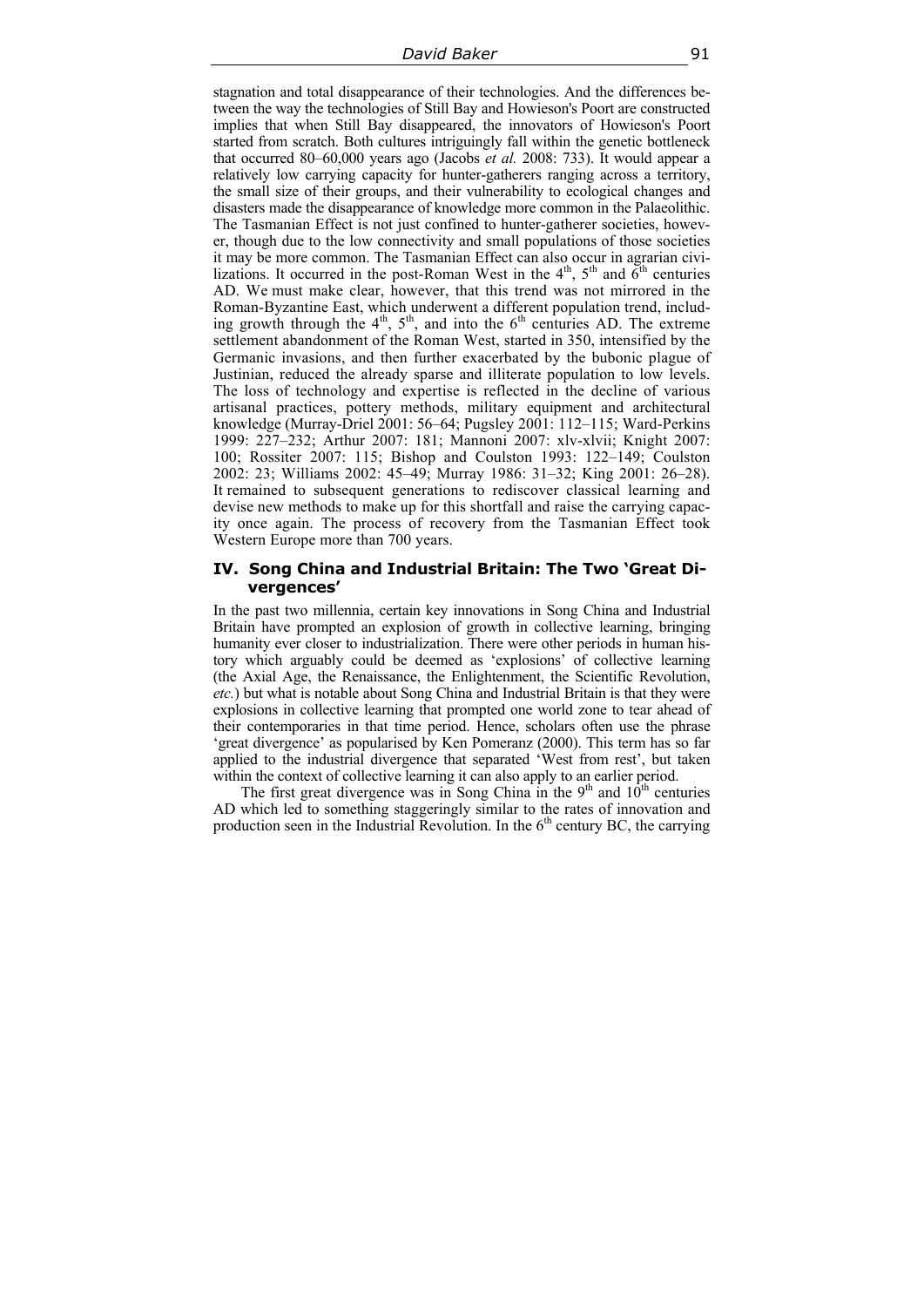capacity of China was already ahead of ancient Europe. China was already growing crops in rows, paying attention to weeding, and frequently employing iron ploughs. All of these innovations would not be employed in Europe for centuries. The Chinese also used horse harnesses by the  $3<sup>rd</sup>$  century BC, avoiding the risk of strangulation by a horse and permitting them to carry ploughs and heavy equipment. The seed drill came into use by the  $2<sup>nd</sup>$  century BC. In the  $1<sup>st</sup> - 2<sup>nd</sup>$  century BC, the types of mouldboard ploughs that only became available in Europe after Charlemagne were already in use in China (Temple 1986: 15–20). At the time, the majority of the Chinese population concentrated in the north in the Yellow River valley where they farmed millet and wheat – not rice (Ponting 1991: 93). Even before the explosion of wet rice agriculture in China, these innovations served to create a higher agricultural output and carrying capacity compared with Roman Europe centred on the Mediterranean Sea, both in the East and especially the sparsely populated backwater that was the Roman West.

Until the  $1<sup>st</sup>$  millennium AD, both world zones had supported themselves mainly on grain products, with the Chinese sustaining a higher carrying capacity than Europe due to better agricultural practices. Even further divergence happened between 500 and 1000 AD with the spread of wet rice production in China, which has a much higher yield than grain. Per hectare, traditional varieties of rice support around 5.63 people compared to 3.67 people on a hectare of wheat (Fernandez-Armesto 2001: 105). Dry rice farming came first. However, it has a carrying capacity that is not much higher than wheat. The problem is that dry rice farming requires constant weeding (Woods and Woods 2000: 50). It was also illsuited to the climate of northern China. In the north, millet farming in the Yellow River valley began in 6,000 BC (Higman 2012: 23). By 200 BC, the Han north was sustained by the farming of millet and wheat in an inefficient two-crop rotation. The inhospitable soils and temperatures of the Yellow River valley in the north usually permitted only one crop a year. From AD 1, wheat was immediately planted after millet or soy to increase crop frequency. In order to avoid too much loss of nutrients from repeated planting, the crop was often planted in alternating furrows, with new furrows being planted in between the old ones. The Han plough had limited depth of ploughing. Over-seeding was sometimes used to save labour at the expense of the yield (Hsu 1980: 112–114).

Meanwhile, in southern China, rice was domesticated in 7,000 BC along the Yangtze River and by 3,000 BC, a large-scale wet rice farming was present (Chi and Hung 2010: 11–25; Zheng *et al.* 2009: 2609–2616). For several thousand years, the yield was still relatively low because farmers did not employ terracing and paddy systems. Instead, wet rice was grown beside streams and in small irrigated plots (Simmons 1996: 99). This is the reason why northern China held the bulk of the population despite a long history of wet rice farming in the south. Nevertheless, wet rice farming even without terracing and paddies was fairly productive. In the  $3<sup>rd</sup>$  century BC, the Qin Emperor Shi Huangdi constructed a 20-mile canal to facilitate transport of wet rice from southern China to the populous north (Headrick 2009: 43). Slowly but surely the carrying ca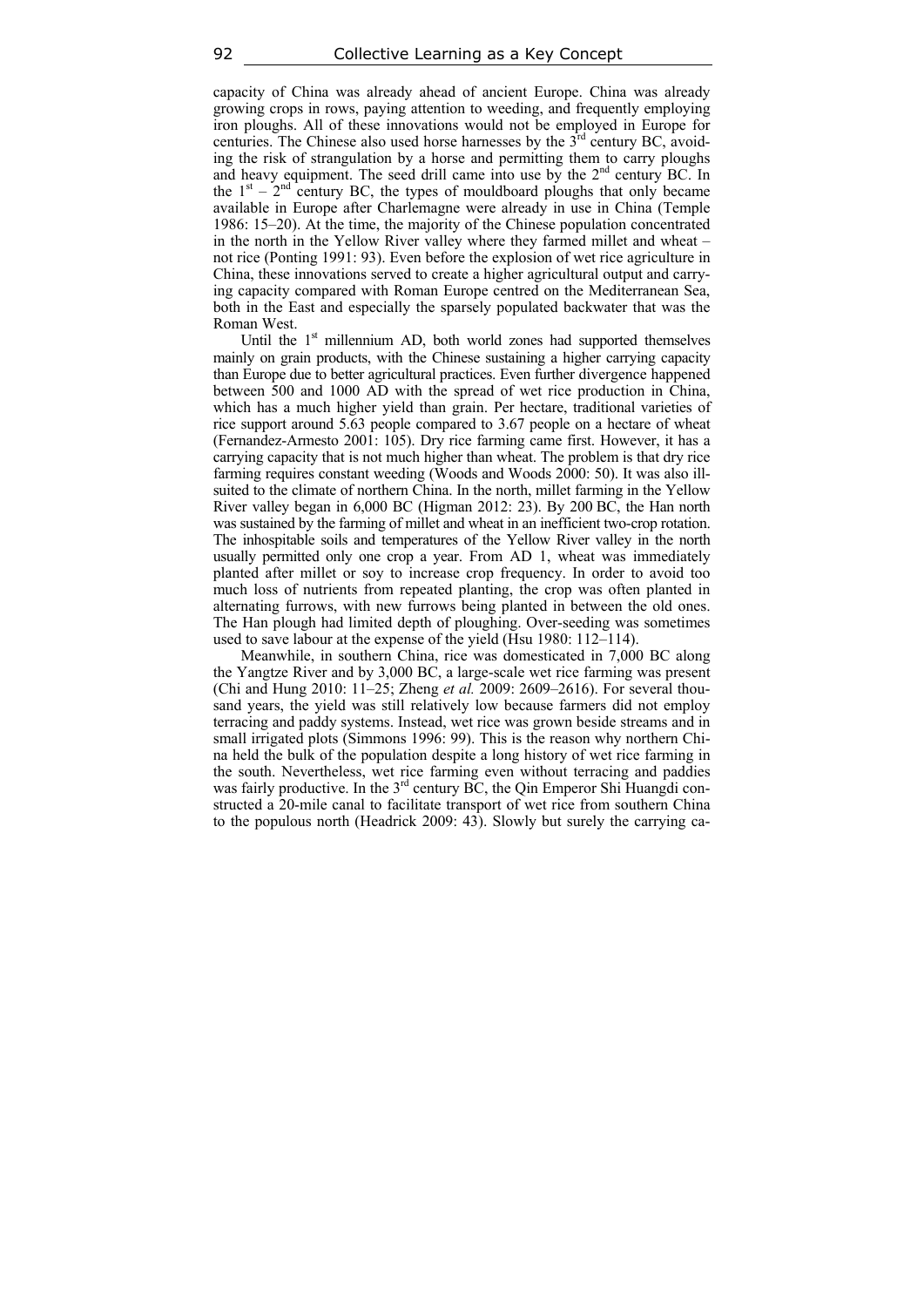pacity was being raised. Finally, labour intensive methods of terracing and paddies caught on in southern China in AD 200 (Chang 2003: 16). The employment of a crop with much higher yields than grain and that can sustain higher population densities, might go some way to explaining the higher rate of collective learning and innovation that set these civilizations ahead of other zones in Eurasia in terms of population and cultural complexity.

At the fall of the Han dynasty, the barbarian attacks forced more Chinese south to the Yangtze River basin. The reunification under the Sui in AD 589 made the region more stable, and rice expansion and the migration of the northern population to the south continued in earnest (Ponting 1991: 93). Gradually, migration between AD 500 and 1300 transformed the agricultural output and population distributions of China, particularly intensifying in the Song dynasty (AD 960–1276). The Song government initiated a set of policies to shift agricultural production from the northern millet and wheat regions to the wet rice producing south. In 1012, the Song introduced a strain of rice from Vietnam that allowed for multiple harvests per year, or the alternation of rice in summer and wheat in winter. The government appointed 'master farmers' from local communities, who were to disseminate new farming techniques and knowledge of new tools, fertilizers, and irrigation methods. The Song also introduced tax breaks on newly reclaimed land and low-interest loans for farmers to invest in new agricultural equipment and crops (Bray 1986: 203). The Song encouraged terracing, created fields that were evenly flooded and trapped fertile silts from being washed away. In 1273, the Chinese government distributed 3,000 copies of *Essentials of Agriculture and Sericulture* to landowners in order to improve crop yields. Wet rice farming by this method produced two-three crops a year compared to the meagre one-crop harvest of the millet-producing north (Headrick 2009: 51–52, 85).

The adoption of wet rice farming and the migration of many people to the south had a profound impact on collective learning in Song China. In AD 1, the population of China was around 50–60 million and did not exceed that number level until the tenth century (Faser and Rimas 2010: 118). During the 900s and 1000s under the Song dynasty, migration to the Yangzi river valley to farm rice raised the carrying capacity of China from 50–60 million to 110–120 million, with record high population densities of 5 million people farming an area of 40×50 miles (Korotayev, Malkov, and Khaltourina 2005: 186–188). By 1100, this constituted 30–40 per cent of the population of the globe, compared to all Europe's 10–12 per cent as it just entered its 'Great Leap Forward' (Biraben 1979: 16). The population was raised, so was the density, and so the number and connectivity between potential innovators was increased. This really constitutes the first 'Great Divergence' between East and West, when Chinese collective learning advanced by leaps and bounds by a much higher carrying capacity. It is no coincidence that the Song dynasty was one of the most technologically advanced and industrially prodigious societies in pre-modern history, almost to the point that the late Song dynasty could conceivably have had an Industrial Revolution of their own. For instance, the annual minting and use of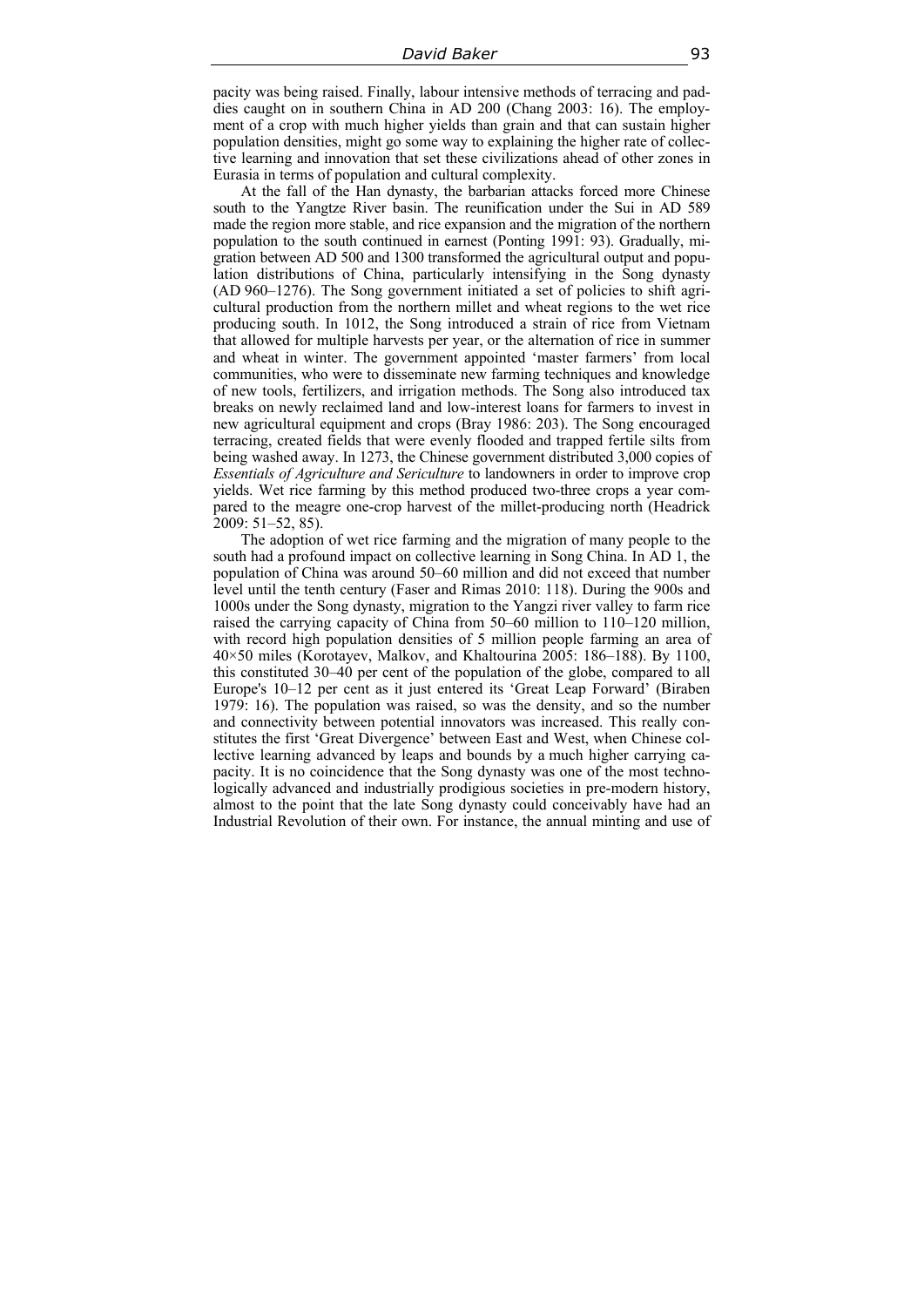coin currency was increased greatly under the Song (Hansen 2000: 264). Farming techniques improved: the use of manure became more frequent, new strains of seed were developed, hydraulic and irrigation techniques improved, and farms shifted to crop specialization (Elvin 1973: 88). Coal was used to manufacture iron and iron production increased from 19,000 metric tons per year under the Tang (AD 618–907) to 113,000 metric tons under the Song (Hansen 2000: 264). The Song dynasty was the first to invent and harness the power of gunpowder. Textile production showed the first ever signs of mechanization (Pacey 1990: 47). Some surprisingly modern innovations in Song China did not arise in conjunction with an increased population, but the eleventh and twelfth century innovations followed after the initial rise of the Chinese carrying capacity between AD 500 and 1000. The adoption of wet rice farming and the migration of the Chinese farmers from the northern grain producing region to the Yangzi River valley triggered a rise in the number of potential innovators and a Great Divergence that placed China as one of the largest, densest, and most productive regions of the globe from AD 900 to 1700 – at the very least.

The second explosion of collective learning was the Industrial Revolution itself. It was born out of a collection of small innovations that were selected and spread, combining into a feedback effect that significantly increased the carrying capacity of the human species. In 1709, Abraham Darby used coke to manufacture iron, inefficiently, until tinkering made the practice efficient enough in the 1760s to be selected and spread across Britain. Henry Cort invented a process in 1784 to create bars of iron without use of coke, further increasing efficiency (McClellan and Dorn 1999: 279–281). In seventeenth century France, Denis Papin revived an invention that was known to the Romans, the Chinese, and many other cultures using atmospheric pressure, later worked on by Englishman Thomas Savery, and eventually producing Thomas Newcomen's steam engine in 1712. More tinkering and the harnessing of a steam engine to power a blast furnace for iron production in 1742 also raised production. From there James Watt tinkered with the steam engine in the 1760s making it even more efficient (*Ibid.*: 282). In textiles, the Dutch innovations using waterwheels and the Italian factory plans were brought into England and further innovated into textile production in the 1730s. Three more innovations in the 1780s – the waterframe, the spinning jenny, and the spinning mule, all built on these innovations – transformed cotton to a common commodity rather than a luxury good (Mokyr 1990: 96–98, 111). Once the steam engine was brought into these innovations, the production efficiency advanced even more. From here the steam engine was also brought in to enhance locomotion. The nineteenth century saw this advanced capacity for production and innovation spread into almost every industry and across Europe and the globe. Much of the initial practices that led to the spark of industry were familiar in medieval China, but it was these cultural variations that came together at the right time in the right place to raise the carrying capacity and produce a Cambrian explosion of further innovation (Pacey 1990: 113; Mokyr 1990: 84–85; Needham 1970: 202). In many ways, it was a matter of chance. The occurrence of variation and selection is the key to the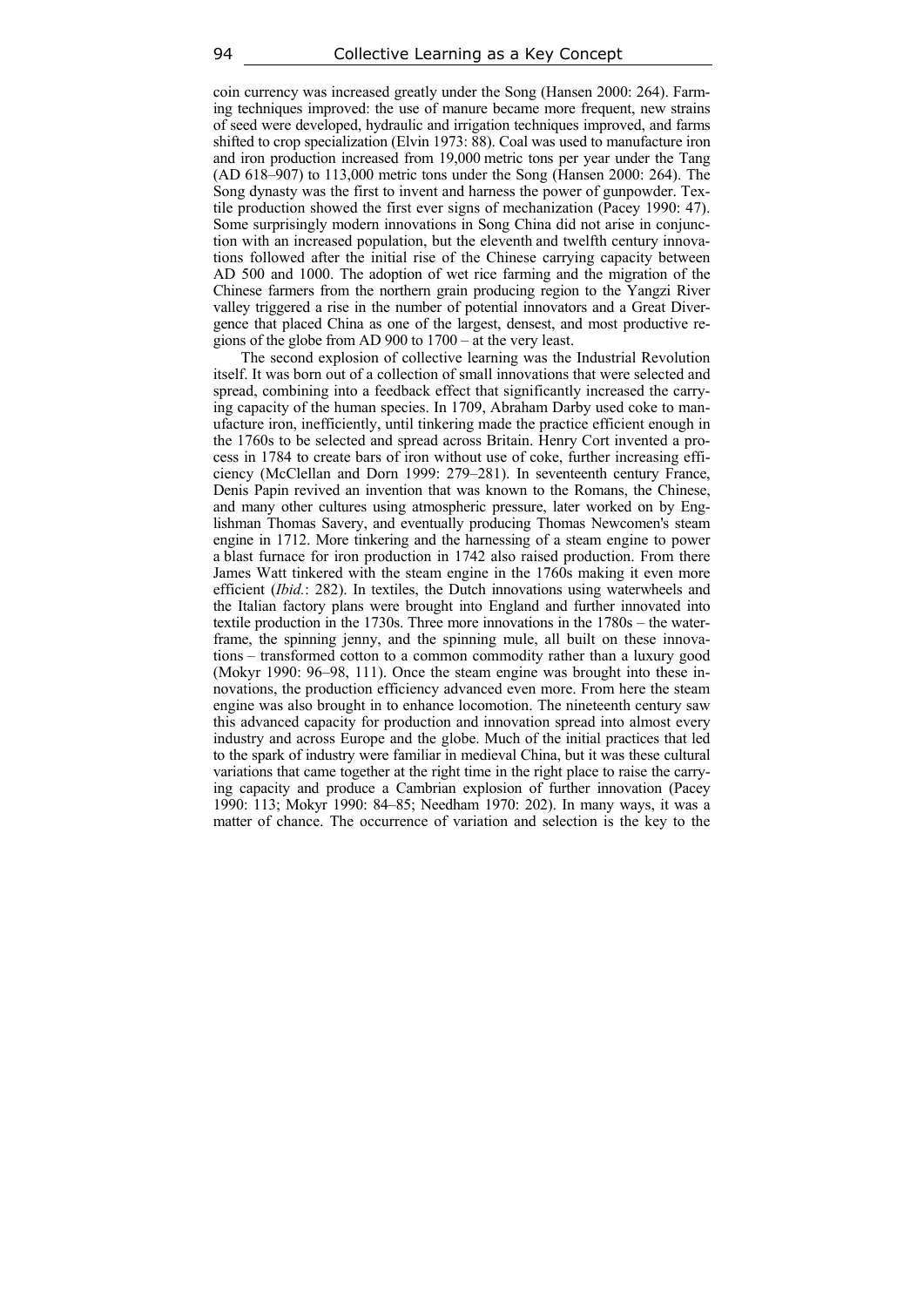advance of collective learning. Conditions have to be just right, there has to be an available niche, and certain cultural variations have to be able to combine to produce material breakthroughs.

### **V. Collective Learning and the Rise of Complexity**

From here collective learning has delivered us to the increased amount of energy, production, and almost instantaneous connectivity that we enjoy today. We have split the atom, revealing for the first time a microcosm of the massive amounts of energy that have radiated for billions of years out from the heart of the sun. We have established highly efficient forms of mass transportation, by sea, land, and air. We have seen the birth and expansion of the Internet, which ties the entire globe of potential innovators together into one community of lightening fast communication. The world's population has just passed seven billion, providing us with an increasing number of potential innovators. Provided we do not exhaust the resources of the planet in the same way that agrarian civilizations occasionally exhausted the resources of the field, we may be facing another explosion of innovation quite soon that shall look as different from the technologies of the industrial and post-industrial eras as factories and assembly lines differ from the implements of early agriculture. Collective learning not only defines our past and present, but our future as well. From this source radiates greater and greater amounts of complexity.

It is important to look at how collective learning ties into the broader Big History themes developed by Eric Chaisson and Fred Spier: the rise of complexity in the Universe and energy flows. It would appear that collective learning plays a direct mechanistic role in increasing the level of free energy rate density and also the number of available cultural variations and technological innovations. This raises the level of complexity in the Universe, just as solar, chemical, and biological evolution do.

Collective learning and rising complexity also ties into Universal Darwinism, an algorithm of random variation and non-random selection, which I have explored in other works (Baker 2011a, 2013, 2014). Variations emerge from collective learning on an unprecedented scale. By comparison, few variations emerge from the chaos of the quantum realm to the Newtonian physical realm, only about a hundred elements emerge from stellar evolution, a few thousand variations emerge from chemical/mineral evolution, millions of variations emerge in the biological realm, and in cultural evolution and collective learning the many variations of innovation are increased further still.

At each stage the free energy rate density increases, as does the magnitude of energy that can be harnessed. And it would appear that the number of possible outcomes is relative to the complexity of the process under discussion. When we arrive at something as complex as culture and modern human society, with a free energy rate density that is many times higher than the average product of genetic evolution and four million times higher than a galaxy, there are a mind-boggling number of cultural and technological combinations. Essentially, if you were to take a human brain and a brain sized chunk of a star, there is no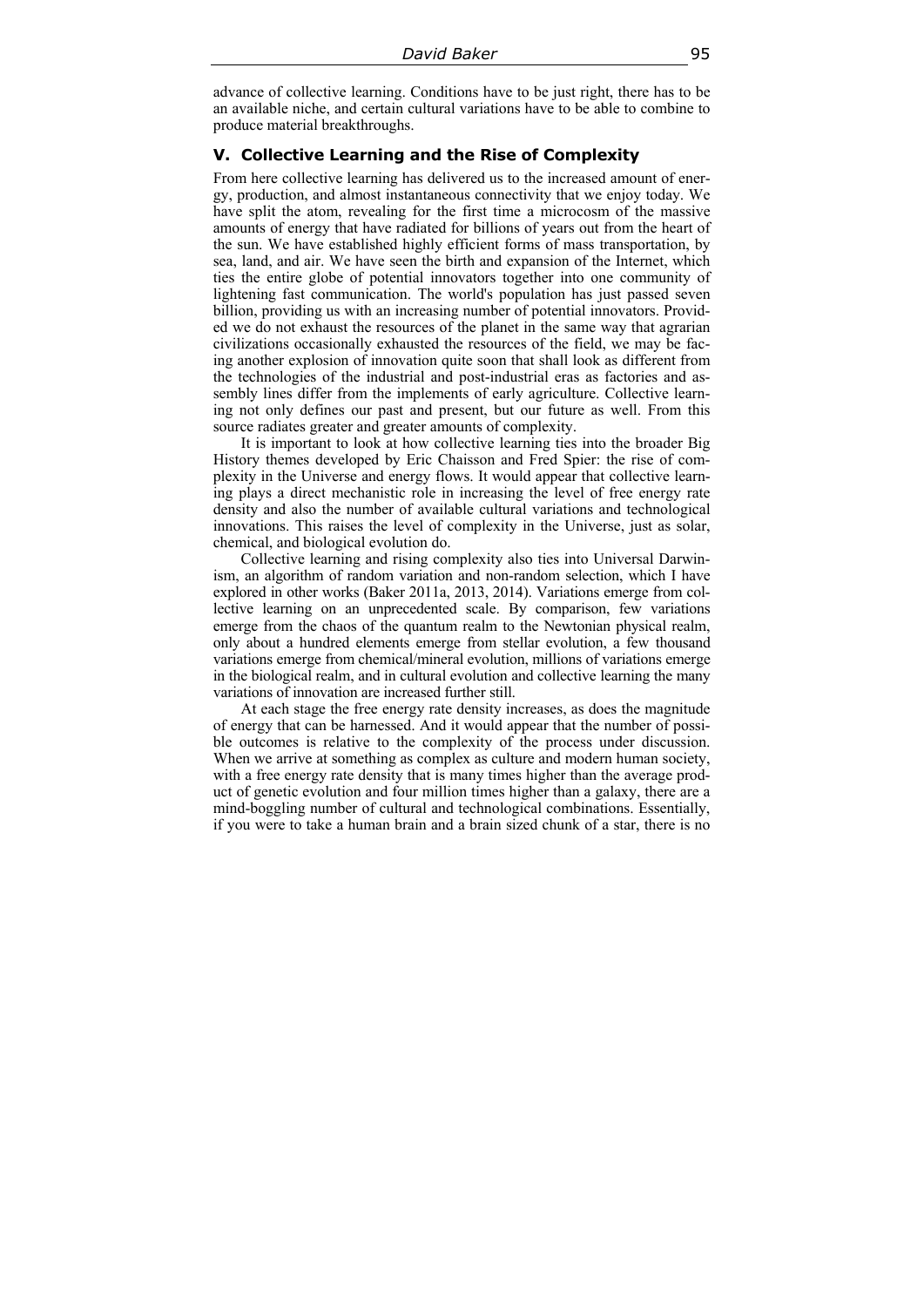question that the former would have a much higher density of free energy at any given time. The rate of complexity seems to increase with the number of viable selection paths.

**Table 1.** Amount of free energy running through a gram per second, and the australopithecine and human free energy rate density is determined from the average energy consumption of an individual (Chaisson 2010: 28, 36)

| <b>Generic Structure</b>                | <b>Average Free Energy Rate Density</b><br>(erg/s/g) |
|-----------------------------------------|------------------------------------------------------|
| <b>Galaxies</b>                         | 0.5                                                  |
| <b>Stars</b>                            | $\mathfrak{D}_{\mathfrak{p}}$                        |
| <b>Planets</b>                          | 75                                                   |
| <b>Plants</b>                           | 900                                                  |
| Animals ( <i>i.e.</i> human body)       | 20,000                                               |
| <b>Australopithecines</b>               | 22,000                                               |
| Hunter-Gatherers ( <i>i.e.</i> 250,000- | 40,000                                               |
| $10,000$ years ago)                     |                                                      |
| Agriculturalists (i.e. 10,000-          | 100,000                                              |
| 250 years ago)                          |                                                      |
| Industrialists ( <i>i.e.</i> 1800–1950) | 500,000                                              |
| Technologists <i>(i.e.</i> present)     | 2.000.000                                            |

It would appear, for the time being, that collective learning and the complexity it bestows is the highest point in this process of which we are yet aware. There are two tiers of human evolution. The first is genetics, which operates in the same way as for other organisms. Those genes gave humans a large capacity for imitation and communication. Those two things enabled the second tier. Culture operates under similar laws, but on a much faster scale. Cultural variations are subject to selection and the most beneficial variations are chosen. Unlike genes, these variations can be transmitted between populations of the same generation and can be modified numerous times *within* that generation. Like a highway overpass looming over older roads, collective learning can blaze along at a much faster rate of speed.

We do not yet know where this tremendous capacity for collective learning will lead. It is likely to reveal even higher levels of complexity in the future, if we do not wipe ourselves out. When it comes to the broader trend in the Universe, it is fairly clear that the next rise of complexity will be down to animate rather than inanimate physical processes. As stars burn down, as planetesimals tumble through cold space, it may be that species like us, with a tremendous ability for collective learning and harnessing energy flows, will reveal even more remarkable phases of cosmic evolution. In that sense, collective learning tells us not only about human history, but about the overwhelming thrust of human destiny in a rising crescendo of complexity. That is, if we do not go extinct beforehand. An asteroid collision, a volcanic super-eruption, or a nuclear war could wipe the slate clean. Eventually the Sun will destroy the Earth. Even in the short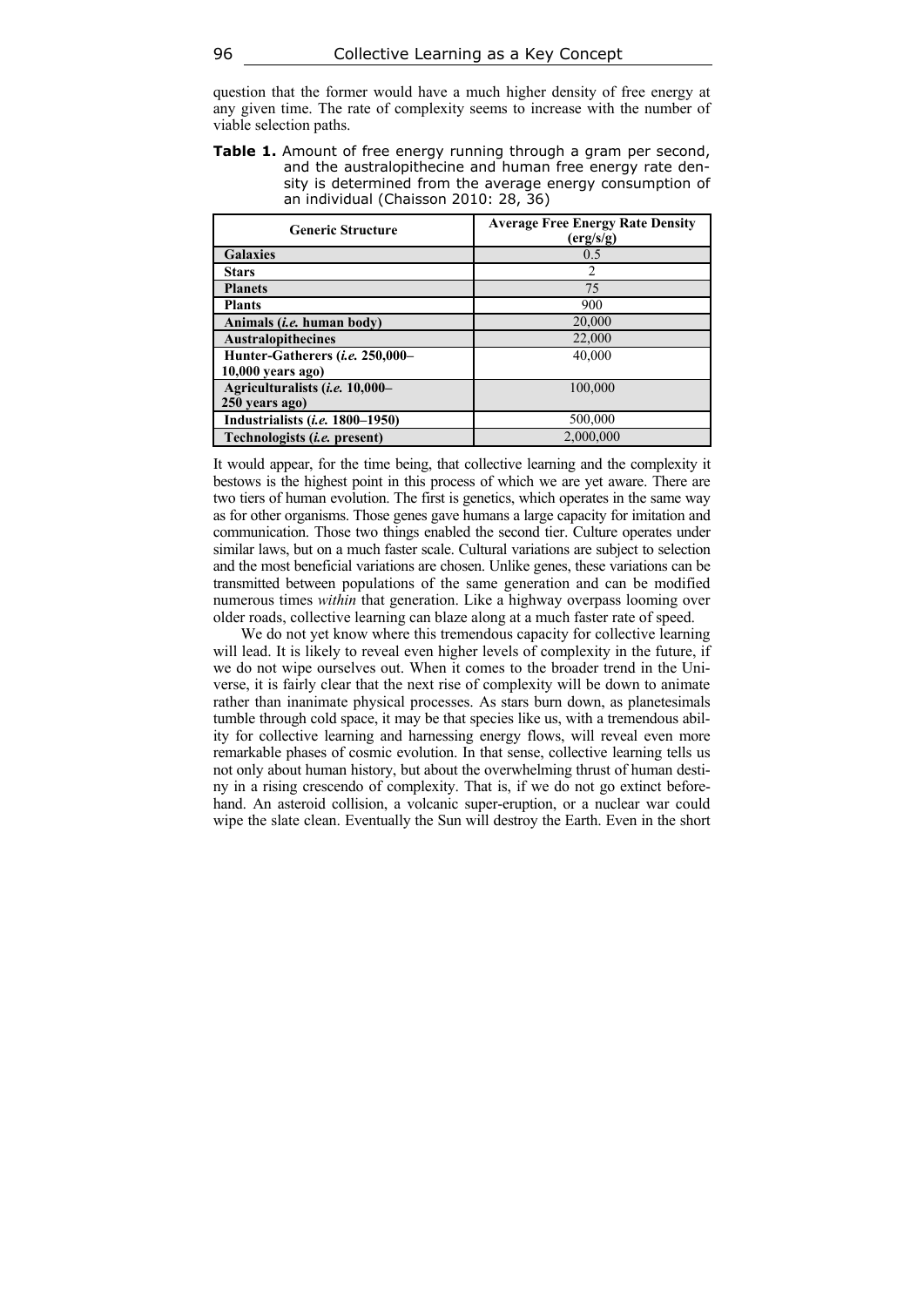term, as the  $21<sup>st</sup>$  century appears to deepen further into crisis, the entire arc of collective learning could come very abruptly to an end. We shall then never know where collective learning might have led us or what we might have achieved as a population of billions of increasingly educated and well connected innovators. Mankind's great task in the  $21<sup>st</sup>$  century is to survive it.

#### **References**

- **Ambrose S. 1998.** Late Pleistocene Human Population Bottlenecks, Volcanic Winter, and Differentiation of Modern Humans. *Journal of Human Evolution* 34: 623–651.
- **Arthur P. 2007.** Form, Function, and Technology in Pottery Production from Late Antiquity to the Early Middle Ages. *Late Antique Archaeology: Technology in Transition, AD 300–650* / Ed. by L. Lavan, E. Zanini, and A. Sarantis, pp. 159–186. Leiden: Koninklijke Brill.
- **Atkinson Q., Gray R., and Drummond A. 2009.** Bayesian Coalescent Inference of Major Human Mitochondrial DNA Haplogroup Expansions in Africa. *Proceedings of the Royal Society B* 276: 367–373.
- **Baker D. 2011a.** On Human Evolution in History. *International Journal of Interdisciplinary Social Sciences* 6(7): 51–62.
- **Baker D. 2011b.** The Roman Dominate from the Perspective of Demographic-Structural Theory. *Cliodynamics* 2: 217–251.
- **Baker D. 2013**. The Darwinian Algorithm and a Possible Candidate for a Unifying Theme of Big History. *Evolution*: *Development within Big History, Evolutionary and World-System Paradigms* / Ed. by L. Grinin, and A. Korotayev, pp. 235–248. Volgograd: Uchitel.
- **Baker D. 2014.** 10500: The Darwinian Algorithm as a New Research Agenda in Big History. *From Big Bang to Global Civilisation: A Big History Anthology* / Ed. by B. Rodrigue, L. Grinin, and A. Korotayev. London: Primus Books. In press.
- **Biraben J. R. 1979.** Essai sur l'évolution du nombre des hommes. *Population* 34: 13–25.
- **Bishop M., and Coulston J. 1993.** *Roman Military Equipment from the Punic Wars to the Fall of Rome*. London: B. T. Batsford.
- **Bray F. 1986.** *The Rice Economies: Technology and Development in Asian Societies*. Oxford: Basil Blackwell.
- **Chaisson E. 2010**. Energy Rate Density as a Complex Metric and Evolutionary Driver. *Wiley Periodicals* 16: 27–40.
- **Chang Te-Tzu. 2003.** Origin, Domestication, and Diversification. *Rice: Origin, History, Technology, and Production* / Ed. by C. Smith, and R. Dilday, pp. 3–26. London: John Wiley.
- **Chi Z., and Hung H. C. 2010.** The Emergence of Agriculture in South China. *Antiquity* 84: 11–25.
- **Chomsky N. 2002.** *On Nature and Language*. Cambridge: Cambridge University Press.
- **Christian D. 2005.** *Maps of Time: An Introduction to Big History*. Berkeley, CA: University of California Press.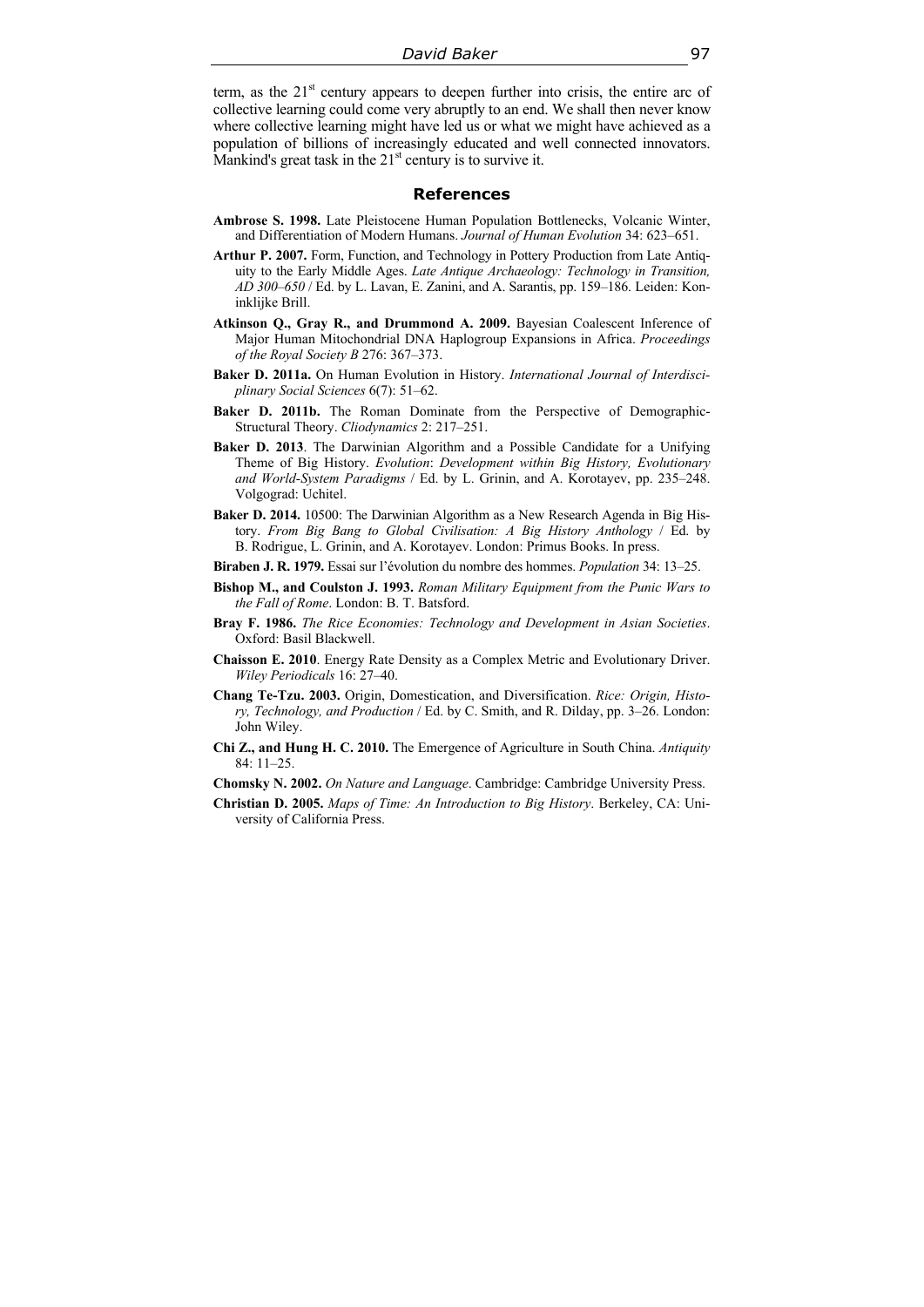- **Corballis M. 2002.** *From Hand to Mouth: The Origins of Language*. Princeton, NJ: Princeton University Press.
- **Coulston J. 2002.** Arms and Armour of the Late Roman Army. *A Companion to Medieval Arms and Armour* / Ed. by D. Nicolle, pp. 3–24. Woodbridge: Boydell Press.
- **Darwin Ch. 1887.** *The Autobiography of Charles Darwin* / Ed. by F. Darwin. London: John Murray.
- **Deacon T. 1997.** *The Symbolic Species: The Co-Evolution of Language and the Brain*. New York: W.W. Norton.
- **Diamond J. 1978.** The Longest Isolation, the Simplest Technology. *Nature* 273: 185–186.
- **Dunbar R. 1996.** *Grooming, Gossip, and the Evolution of Language*. London: Faber and Faber.
- **Dunbar R. 2004.** *The Human Story: A New History of Mankind's Evolution*. London: Faber and Faber.
- **Dunbar R. 2010**. *How Many Friends Does One Person Need? Dunbar's Number and Other Evolutionary Quirks*. London: Faber and Faber.
- **Elvin M. 1973.** *The Pattern of the Chinese Past*. Stanford: Stanford University Press.
- **Faser E., and Rimas A. 2010.** *Empires of Food: Feast, Famine, and the Rise and Fall of Civilisations*. Berkeley, CA: Counterpoint.
- **Fernandez-Armesto F. 2001.** *Food: A History*. London: Macmillan.
- **Golden H. 2006.** *Kayaks of Greenland*. Portland: White House Press.
- **Goren-Inbar N., Alperson N., Kislev M. E., Simchoni O., Melamed Y., Ben-Nun A., and Werker E. 2004.** Evidence of Hominin Control of Fire at Gesher Benot Ya'aqov Israel. *Science* 304: 725–727.
- **Hansen V. 2000.** *The Open Empire: A History of China to 1600*. New York: W. W. Norton.
- **Headrick D. 2009.** *Technology: A World History*. Oxford: Oxford University Press.
- **Henrich J. 2004.** Demography and Cultural Evolution: Why Adaptive Cultural Processes Produced Maladaptive Losses in Tasmania. *American Antiquity* 69: 197–218.
- **Higman B. 2012.** *How Food Made History*. Chichester: Wiley Blackwell.
- **Hsu Cho-yun. 1980.** *Han Agriculture: The Formation of Early Chinese Agrarian Economy, 206 BC – AD 220* / Ed. by J. Dull. Seattle, WA: University of Washington Press.
- **Jacobs Z., Roberts R., Galbraith R., Deacon H., Grün R., Mackay A., Mitchell P., Vogelsang R., and Wadley L. 2008.** Ages for the Middle Stone Age of Southern Africa: Implications for Human Behavior and Dispersal. *Science* 322 (5902): 733–735.
- **Jones R. 1995.** Tasmanian Archaeology: Establishing the Sequence. *Annual Review of Anthropology* 24: 423–446.
- **Livi-Bacci M. 1992.** *A Concise History of World Population.* Transl. by C. Ipsen. Oxford: Blackwell.
- **King R. 2001.** *Brunelleschi's Dome: The Story of the Great Cathedral in Florence*. London: Pimlico.
- **Kline M., and Boyd R. 2010.** Population Size Predicts Technological Complexity in Oceania. *Proceedings of the Royal Society* 277: 2559–2564.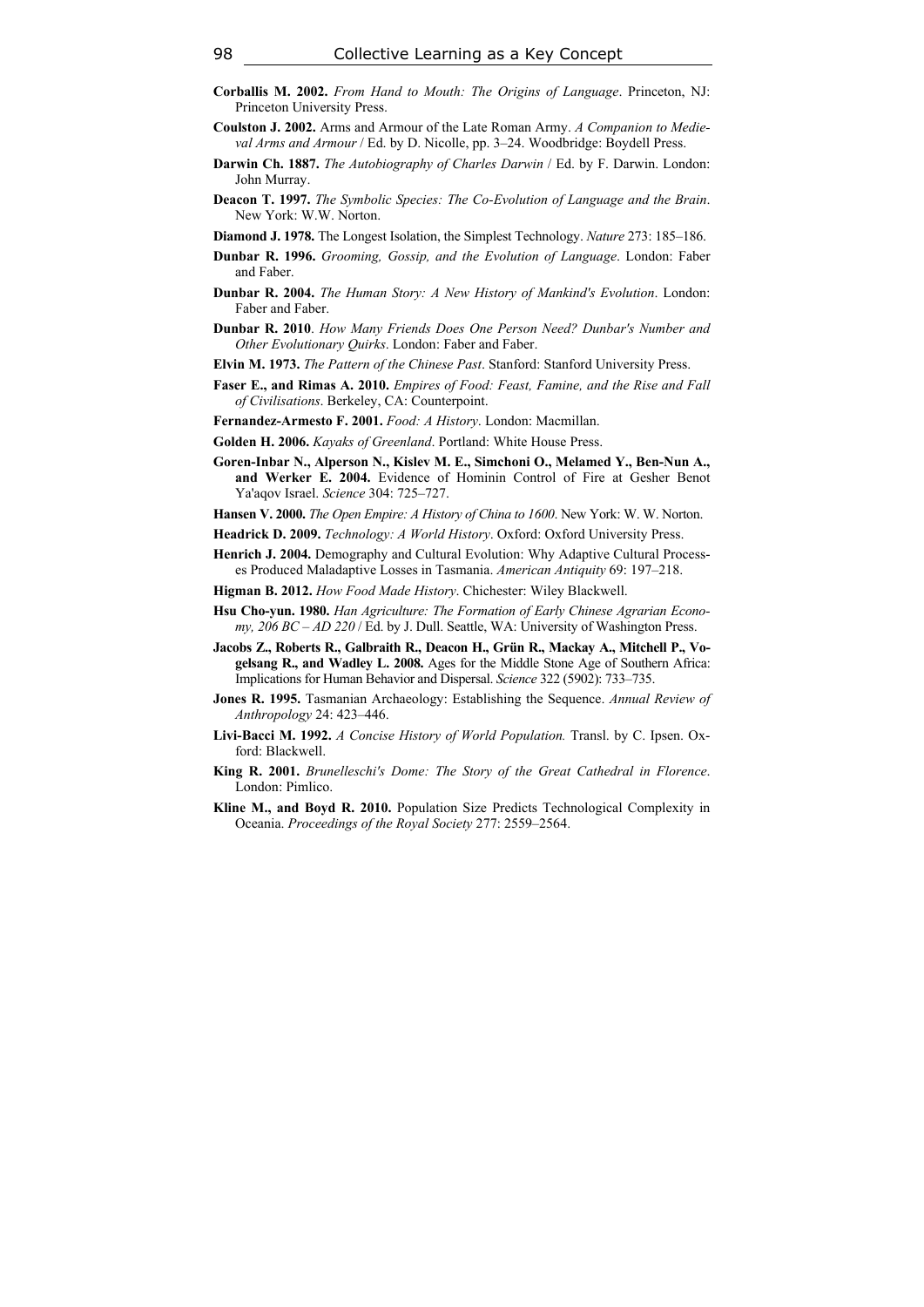- **Knight J. 2007.** *The End of Antiquity: Archaeology, Society, and Religion AD 235–700.*  2<sup>nd</sup> ed. Stroud: Tempus.
- **Korotayev A., Malkov A., and Khaltourina D. 2005.** *Laws of History: Mathematical Modelling of Historical Macroprocesses*. Moscow: Komkniga.
- **Malthus Th. 1798.** *An Essay on the Principle of Population, as it Affects the Future Improvement of Society with Remarks on the Speculations of Mr. Godwin, M. Condorcet, and Other Writers.* London: Printed for J. Johnson, in St. Paul's Church-Yard.
- **Mannoni T. 2007.** The Transmission of Craft Techniques According to the Principles of Material Culture: Continuity and Rupture. *Late Antique Archaeology: Technology in Transition, AD 300–650* / Ed. by L. Lavan, E. Zanini, and A. Sarantis. Leiden: Koninklijke Brill.
- **McBrearty S., and Brooks A. 2000.** The Revolution that Wasn't: A New Interpretation of the Origin of Modern Human Behaviour. *Journal of Human Evolution* 39: 453–563.
- **McClellan J., and Dorn H. 1999.** *Science and Technology in World History: An Introduction*. Baltimore: Johns Hopkins University Press.
- **Mellars P. 2006.** Why Did Human Populations Disperse from Africa ca. 60,000 Years Ago? A New Model. *Proceedings of the National Academy of Sciences* 103: 9381–9386.
- **Mokyr J. 1990.** *The Lever of Riches: Technological Creativity and Economic Progress*. Oxford: Oxford University Press.
- **Murray P. 1986.** *The Architecture of the Italian Renaissance*. London: Thames and Hudson.
- **Murray-Driel C. van. 2001.** Technology Transfer: The Introduction and Loss of Tanning Technology during the Roman Period. *L'artisanat Romain: évolutions, Continuités et Ruptures (Italie et provinces occidentals)* / Ed. by M. Polfer, pp. 55– 67. Montagnac: Éditions Monique Mergoil.
- **Needham J. 1970.** *Clerks and Craftsmen in China and the West*. Cambridge: Cambridge University Press.
- **Oakley K. 1981.** Emergence of Higher Thought, 3.0–0.2 Ma B. P. *Philosophical Transactions of the Royal Society B* 292: 205–211.
- **Pacey A. 1990.** *Technology in World Civilisation*. Cambridge: MIT Press.
- **Pinker S. 1997.** *How the Mind Works*. London: Allen Lane.
- **Pinker S. 2012.** The False Allure of Group Selection*.* (June 2012). *Edge.*
- **Pomeranz K. 2000.** *The Great Divergence: China, Europe, and the Making of the Modern World Economy*. Princeton, NJ: Princeton University Press.
- **Ponting C. 1991.** *A Green History of the World: The Environment and the Collapse of Great Civilisations*. London: Penguin.
- **Powell A., Shennan S., and Thomas M. 2009.** Demography, Skill Accumulation, and the Origins of Behavioural Modernity. *Science* 324: 1298–1301.
- **Pugsley P. 2001.** Trends in Roman Domestic Woodwork: Bright Ideas and Dead Ends. *L'artisanat romain: évolutions, continuités et ruptures (Italie et provinces occidentals)* / Ed. by M. Polfer, pp. 111–116. Montagnac: Éditions Monique Mergoil.
- **Rampino M., and Self S. 1992.** Volcanic Winter and Accelerated Glaciation Following the Toba Super-Eruption. *Nature* 359: 50–52.